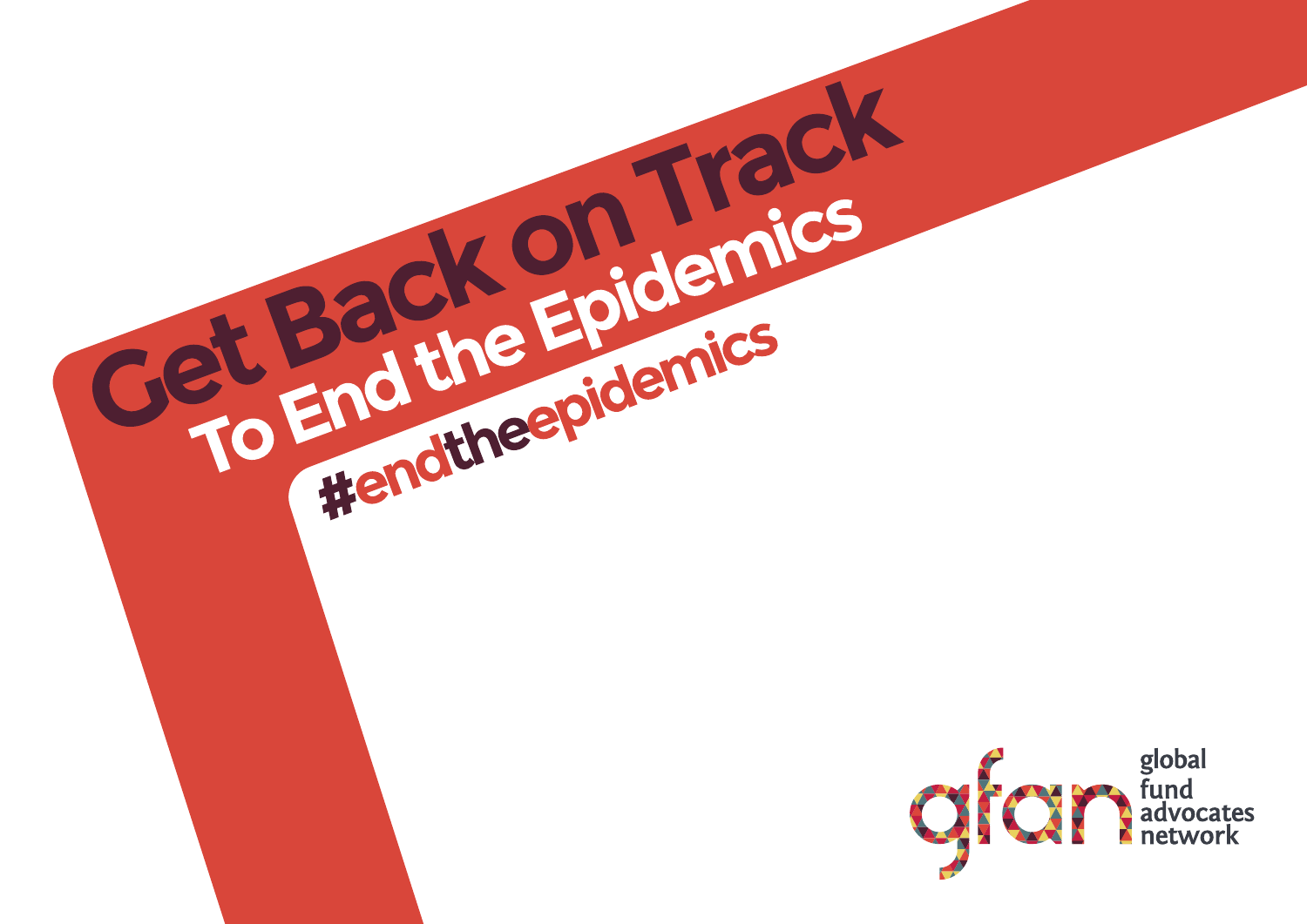## **GFAN sounds an alarm!**

**Without action, the epidemics of HIV, TB, and malaria will persist and potentially resurge.**

## **Get Back on Track to end the epidemics of HIV, tuberculosis, and malaria**

Global Fund Advocates Network - July 2018

## **Contents**

| <b>Executive Summary</b>                | Ш  |  |
|-----------------------------------------|----|--|
| Hazards in the global epidemic response |    |  |
| Spotlight on HIV                        | 18 |  |
| Spotlight on TB                         | 23 |  |
| Spotlight on malaria                    | 26 |  |
| Acknowledgements                        | 29 |  |
| <b>Endnotes</b>                         |    |  |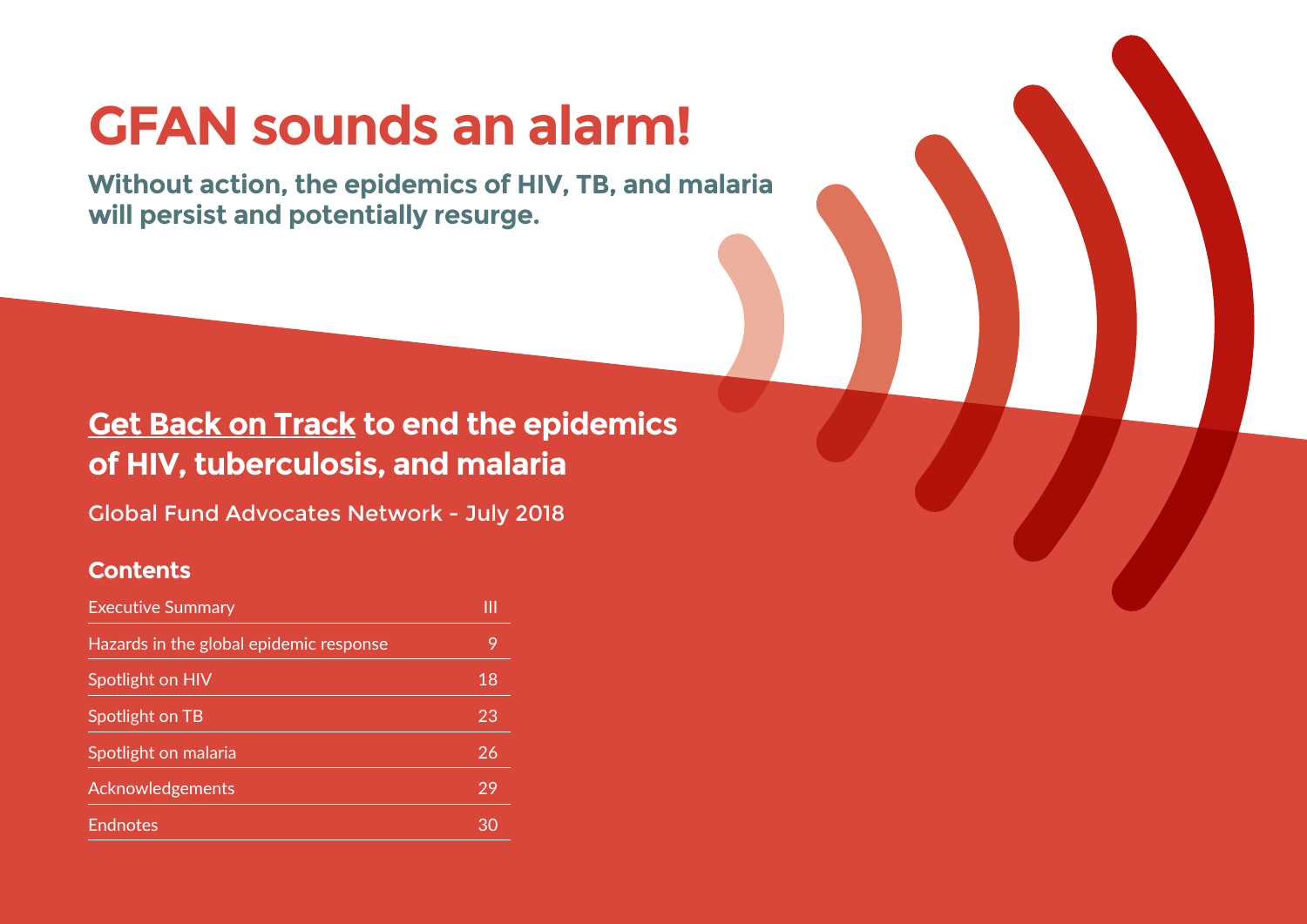

**AIDS, Tuberculosis and Malaria**

Ending the three epidemics is possible. **But there is a warning.** Significant increases in international funding are needed, immediately, if the global goal to end the three epidemics is to be met.

## **Executive Summary**

In 2015, through the Agenda for Sustainable Development, the world committed to end the three epidemics of HIV, tuberculosis (TB), and malaria by 2030.

These three infections are leading global causes of premature deaths and disability. Campaigns against the three diseases have saved lived and have contributed greatly to broad capacity for health care in every country. A major push to finally end the three epidemics could deliver enormous humanitarian, development, economic, and security benefits for the world.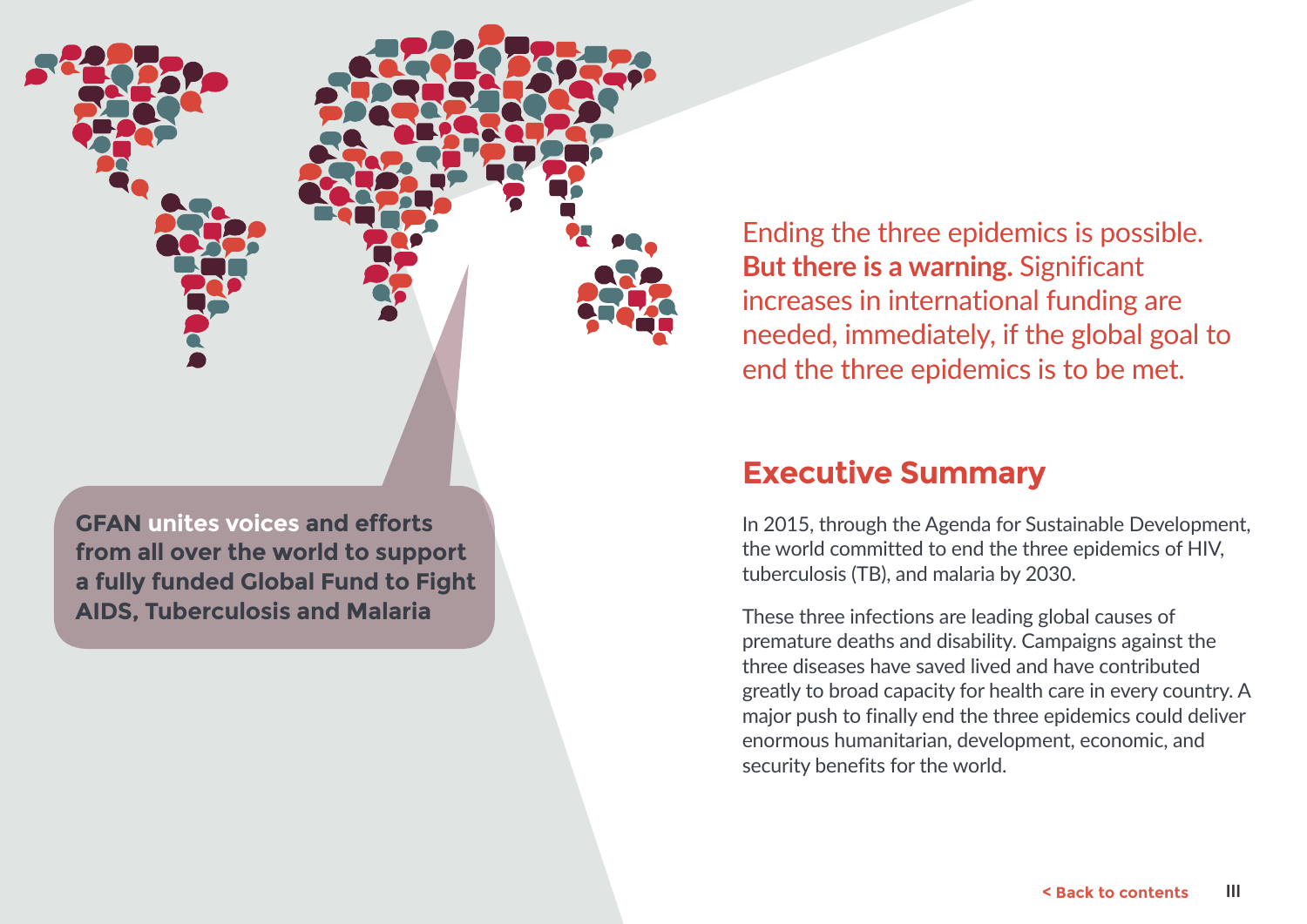**Significant increases in international funding are needed, immediately, if the global goal to end the three epidemics is to be met.**

Ending the three epidemics is possible. The world has the medicines, evidence-informed and effective interventions, and other tools to make consistent progress. Total world investment across all health priorities has been increasing, driven in large part by increased spending from governments in low- and middle-income countries. And, since 2001, positive momentum against all three diseases has led to some major achievements:

 $\checkmark$  Life-saving HIV treatment had been provided to 20.9 million people by the end of 2016, far more than half of all people living with the virus, and the number of people newly infected each year has dropped by half during the past decade.

✔ Global rates of TB cases have been driven down by 1.5% annually, and there has been a 30% decrease in TB-related deaths since 2002, saving more than 50 million lives.

 Annual malaria incidence rates have been cut by 37% worldwide since 2000, and annual malaria mortality rates have been cut by 60%. This progress translates into almost 7 million lives saved, most of them infants and children.

These successes are remarkable, but there are doubts they can be sustained and accelerated as needed. In this report, the Global Fund Advocates Network (GFAN) sends a warning:

## **New data show that the world is not on target to end the three epidemics and will not meet 2030 targets without significant increases in funding.**

**A summary of recent data and trends underscores the challenges:**

HIV **is the leading global cause of early death among women ages 15–49 and causes over 5% of disability among adults ages 15–49. A total of 37.6 million people now live with HIV, and 1.8 million become newly infected every year.**

TB **is the world's most lethal infectious disease, with over 10 million new cases each year, an estimated 1.8 million deaths annually, over a quarter of the world's population carrying latent TB infection, and many more at risk for infection and illness.**

Malaria **infected an estimated 216 million people in 2016, killing 445,000 people, including 285,000 children under the age of five. Malaria remains a major killer of children, taking the life of a child every two minutes.**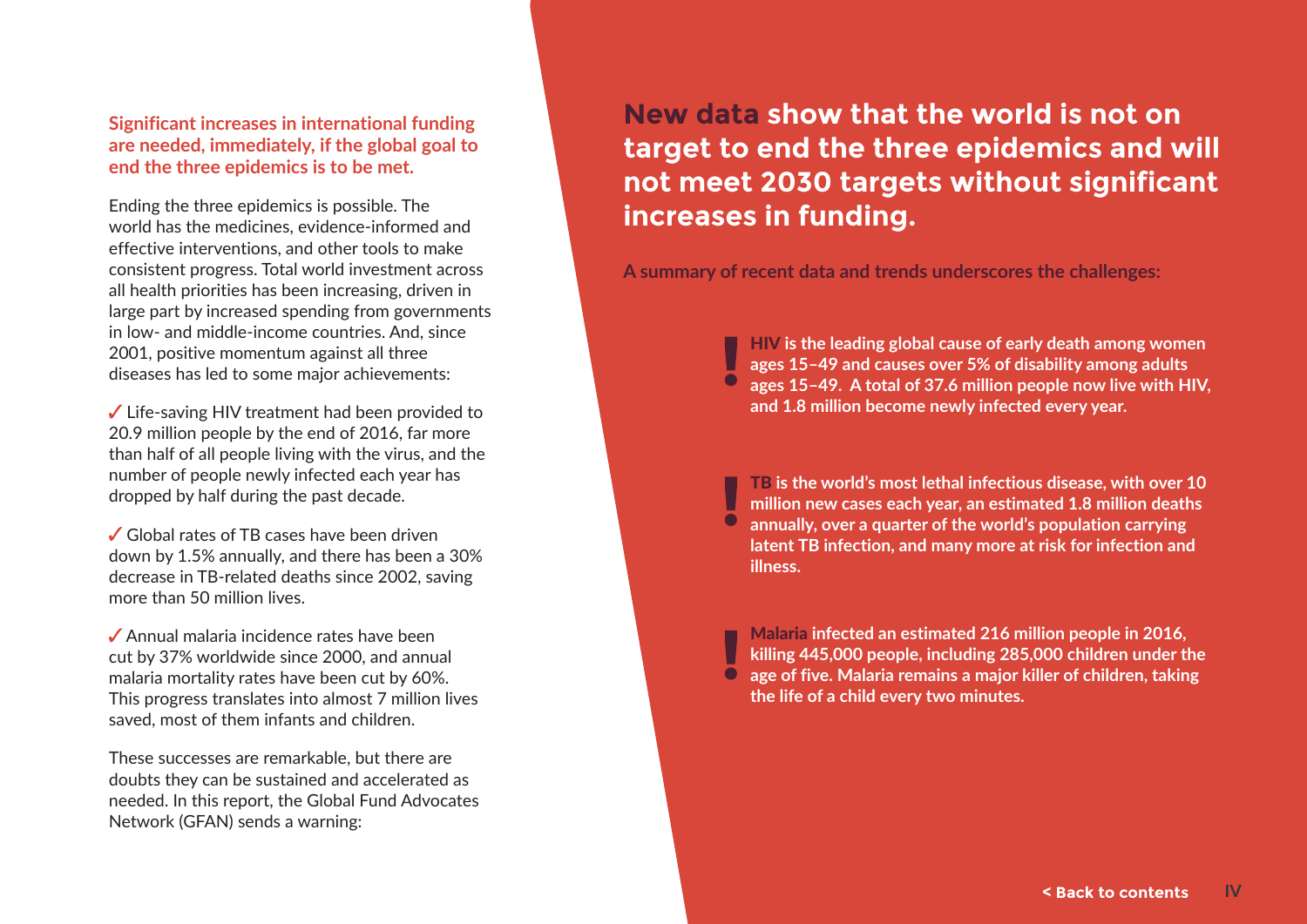## **These infectious diseases are dynamic and ready to resurge quickly wherever public health efforts begin to falter.**

Troubling signs indicate that the world's response to the three epidemics has lost momentum, putting at risk the progress made during the past decade, with tragic costs to people's lives, economies, health security, and sustainable development:

**Adolescents and young women remain at high risk for all three diseases,** just as the world's largest-ever generation of young people come of age in low- and middle-income countries.

**Key populations for each of the epidemics continue to be neglected** by health systems and confronted by deep social, legal, and economic disparities that contribute to poor health.

**Community-led and community-based programs are severely under-resourced,** even though communities affected by HIV, TB, and malaria are crucial actors in promoting and supporting health, addressing structural causes of health risks and health disparities, holding health systems and governments accountable, and ensuring sustainability and effectiveness of health efforts.

**Authoritarian and regressive political forces in many countries are undermining the rule of law and respect for human rights,** impairing people's ability to seek health care or organize and advocate for their health and rights.

**All three epidemics are experiencing growing drug resistance,**  and actions to forestall further resistance – such as targeted health services, expansion of community-based health support, and roll-out of new drugs and diagnostics – are not at sufficient scale.

**Access to medicines and health is under threat** by some influential for-profit interests. Some pharmaceutical companies, along with politicians and trade negotiators working for the interests of the for-profit sector, are taking actions to extract maximum profits and prevent use of TRIPS flexibilities. Such actions come at the expense of national budgets and out-ofpocket spending by patients and households, and in many cases at the expense of people's access to affordable medicines and advancement of public health.

**International development assistance for health from the world's wealthiest countries has plateaued,** with insufficient levels of aid allocated to responses against the three epidemics and destructive withdrawal of external aid from low- and middle-income countries.

**Many low- and middle-income countries are not ready to fully scale up programs** against the epidemics because of weak health systems; lack of appropriately targeted programs, including community-based programming; and domestic political and economic challenges in mobilizing resources for health.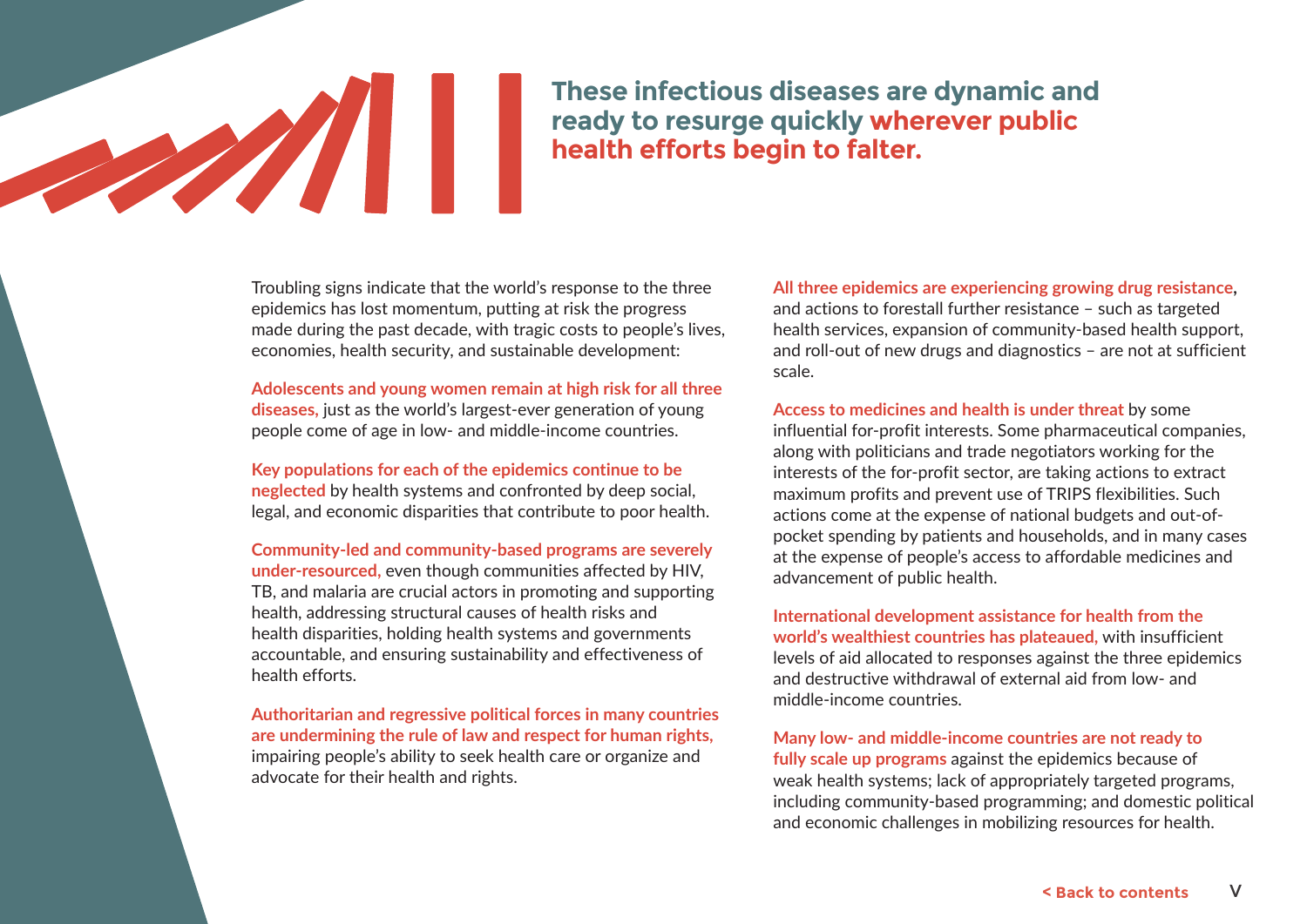## **GFAN sounds an alarm**

**Without action, the epidemics of HIV, TB, and malaria will persist and potentially resurge.**

Global institutions, including the Global Fund to Fight AIDS, Tuberculosis and Malaria, the World Health Organization (WHO), UNAIDS, the Stop TB Partnership, and the RBM Partnership to End Malaria (formerly known as Roll Back Malaria) have set ambitious targets.

But data now show that the world will not meet those global targets set for 2020. Global strategies, sustainable development targets, and political slogans have diverged from the realities faced in implementing countries.

**If the world only maintains current levels of investments and programming against the three epidemics, global targets for 2025 and 2030 will be unattainable.** 

Flat or declining funding from international donors, with an assumption of progress through greater efficiencies and increased domestic investment in implementing countries, will drive the world off-course in its attempts to control and end the epidemics. Flat funding pushes the world off-track.

The world risks losing control of all three epidemics. Uncontrolled and potentially worsened epidemics will cost countless lives, undermine economic and human development, and threaten the health security for all people on the planet.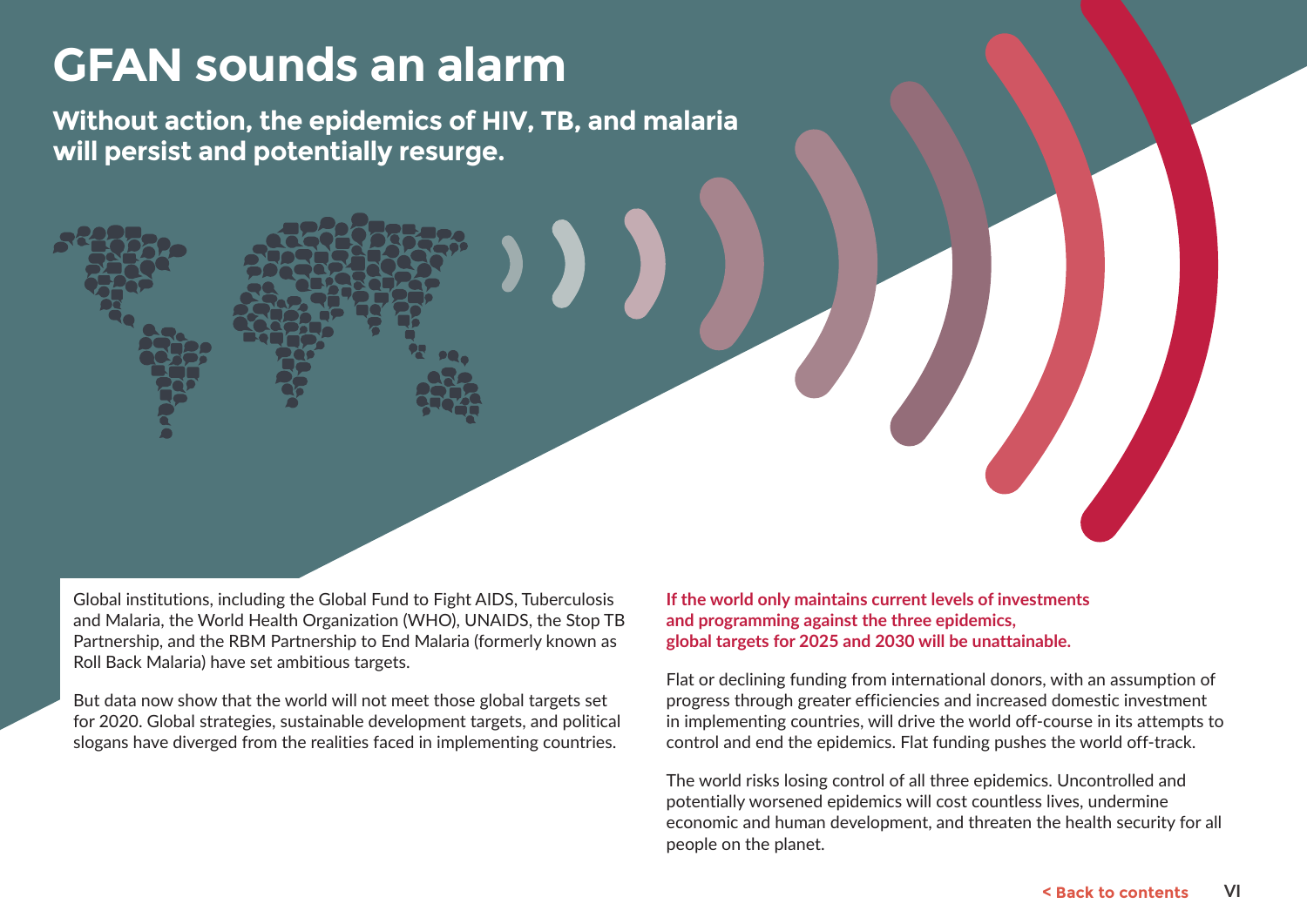## **GFAN as a global health coalition calls for immediate action to get back on track to end the three epidemics.**

### **1. Donor governments and implementing countries should recognize the urgency and peril of the situation and mobilize resources without delay.**

The technical partners have estimated the total funding need for AIDS, TB and malaria at US\$46 billion annually, of which GFAN estimates that at least US\$16.8 to US\$18 billion should be invested through the Global Fund for the Sixth Replenishment (2020-2022). This would reflect a minimum increase of 22% compared to the US\$11.9 billion announced pledges at the Fifth Replenishment (2017-2019). **This requires donor governments making increased pledges – as early as possible – to the Global Fund's imminent replenishment for 2020-2022.**

**US\$ 16.8–18** \$ **billion GLOBAL FUND BILLION FUNDING NEEDED ANNUALLY**

**2. Policy experts** and decision makers must acknowledge, articulate, and draw attention to the ways in which HIV, TB and malaria efforts are off-track and update strategies to bring epidemic responses back on course to ending the three epidemics.

### **3. Global technical partners**,

notably WHO, UNAIDS, and the Stop TB and the Roll Back Malaria partnerships, must re-examine current progress and challenges and recalculate current epidemic trajectories and global resource needs.

**4. The Global Fund**, given its record of success and central role in financing epidemic responses, should be ambitious in setting replenishment targets for the 2020–2022 funding cycle and be forceful in communicating the costs of inaction.

**5. Advocates** should boldly demand increases in international aid for health, including for programs against HIV, TB and malaria, and should press all governments US\$46 **health and commitments to health for all.** The systems for the build resilient and sustainable systems for  $\frac{1}{2}$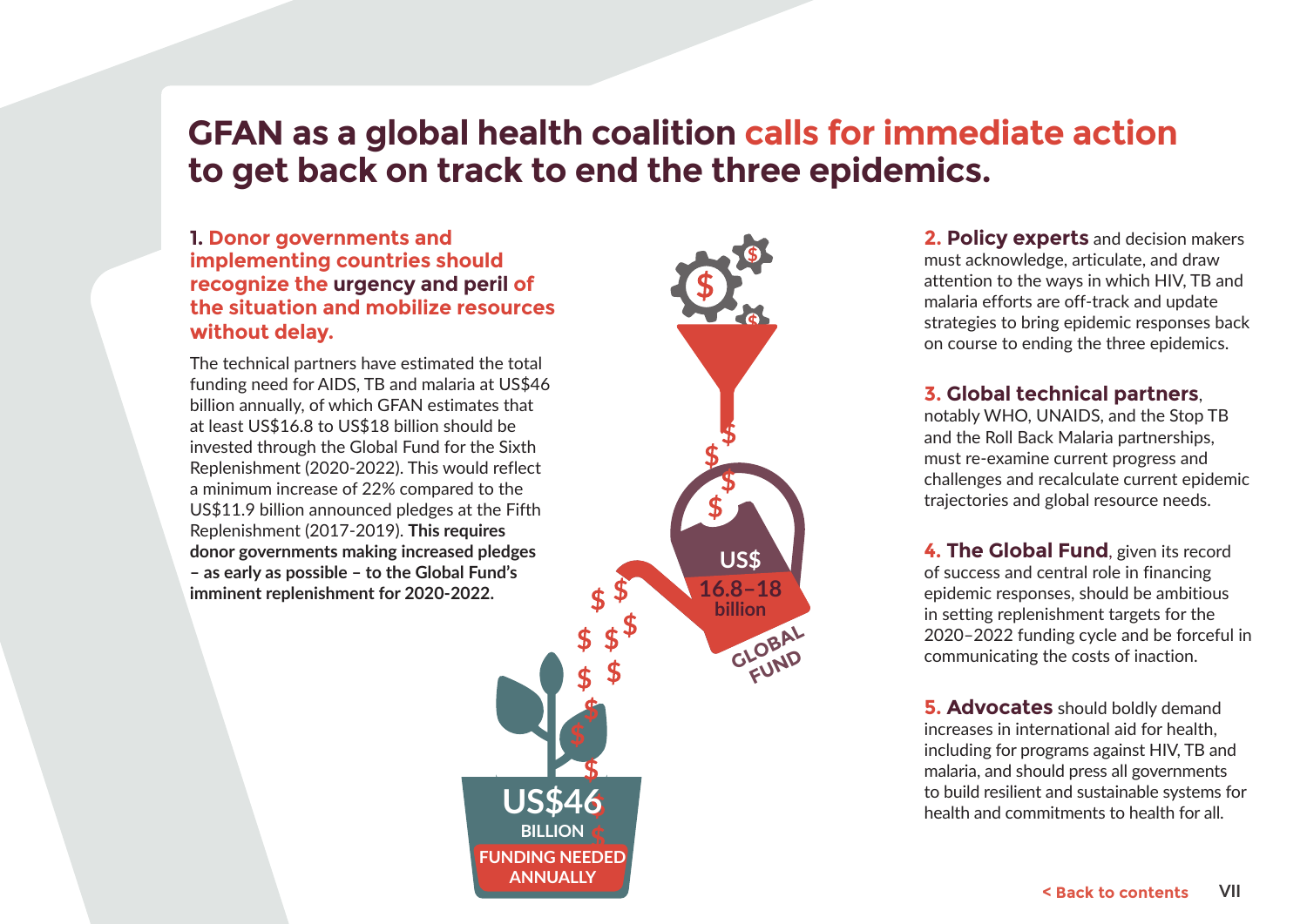## **Advocating for increased funding for the Global Fund**

**The Global Fund to Fight AIDS, Tuberculosis and Malaria is now developing an investment case and a sixth replenishment process to mobilize resources to meet its targets over the three years 2020–2022.** 

The investment case and replenishment process will be informed by epidemic response targets and investment need calculations produced by WHO, UNAIDS, the Stop TB Partnership, and the RBM Partnership to End Malaria. The Global Fund anticipates launching its investment case and replenishment process at the end of 2018 or beginning of 2019.

In its most recent fifth replenishment, which raised pledges for the years 2017–2019, the Global Fund was able to secure donor commitments of approximately \$13 billion. This was a significant and important amount of funding but represented only a part of the full investment need determined by technical partners.

Advocates should encourage the Global Fund and all international funding agencies to set ambitious targets for programming and investment to end the three epidemics.

Please visit the GFAN website at **www.globalfundadvocatesnetwork.org** to learn more about upcoming opportunities for advocacy, including:

#### **July 2018**

**International AIDS Conference (AIDS2018)**

#### **September 2018**

**United Nations High-Level Meeting on TB (TB HLM)**

#### **October 2018**

**World Health Summit**

#### **October 2018**

**Union World Conference on Lung Health**

#### **November 2018**

**Global Fund's 40th Board Meeting**

#### **November and December 2018 G20 summit**

Other national and regional meetings and processes involving GFAN advocates

## **Add your voice! The time for action is now.**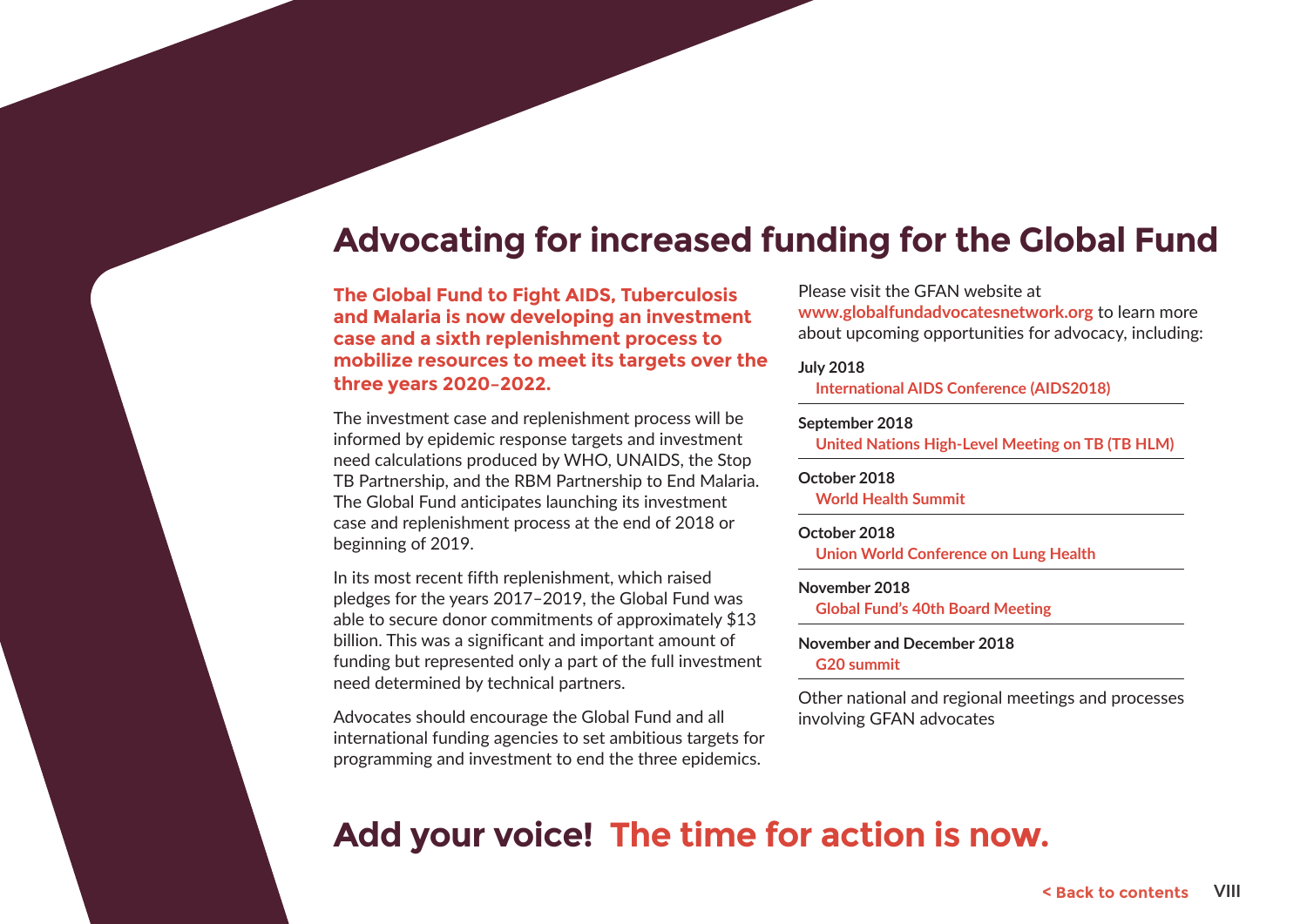**Hazards in the global epidemic response**



**The total population of young people aged 15 to 24 is projected to rise from 1.2 billion in 2017 to 1.4 billion in 2050.**

## **A new generation of adolescents and young women is at risk**

The world's largest-ever generation of young people is coming into adulthood, with by far the majority living in low- and middle-income countries. The total population of young people aged 15 to 24 is projected to rise from 1.2 billion in 2017 to 1.4 billion in 2050.

The future of world security and sustainable development depends on the success of this new generation. As historically important as this generation is, its members are at risk.

At current trajectories over 20% of this new generation will be underemployed, under-educated, and living with minimal income and shelter.<sup>1</sup> As many as 1 in 10 could be living in countries made fragile by conflict or environmental disaster. Importantly, over two-thirds of the world's young people aged 15 to 24 during the coming years – including 400 million youth in sub-Saharan Africa and 400 million in South and Southeast Asia – will be living in countries where they are at relatively high risk of infection, illness, and early death from HIV, TB, and/or malaria. Health systems in most countries in these regions are not currently sensitized, structured, or funded at scale to meet adolescents' and young women's health needs in the clinic or in community settings.

• Every year, over 350,000 adolescent girls (10–19 years) and young women (15–24

**350,000 adolescent girls (10–19 years) and young women (15–24 years) become newly HIV infected in low- and middle-income countries**

**Every year, over**



years) become newly HIV infected in low- and middle-income countries. Although global rates of new HIV infections are falling, rates among adolescents and young women remain high in many locations, signaling potential for resurgence of HIV epidemics as cohorts of young people expand. Programs are not yet in place to ensure that all of those young people have access to comprehensive sexual and reproductive health services and combination HIV prevention options, education and economic opportunity, and autonomy in negotiating sex and marriage.2

• New analyses have calculated that adolescents and young adults ages 10–24 years account for 17% of all TB cases – over 1.7 million cases each year.3 Many of these young women and men are living in poor communities and crowded housing, placing them and their peers at risk for TB. Too many people in those communities are not reached by health programs that educate people about TB, actively identify potential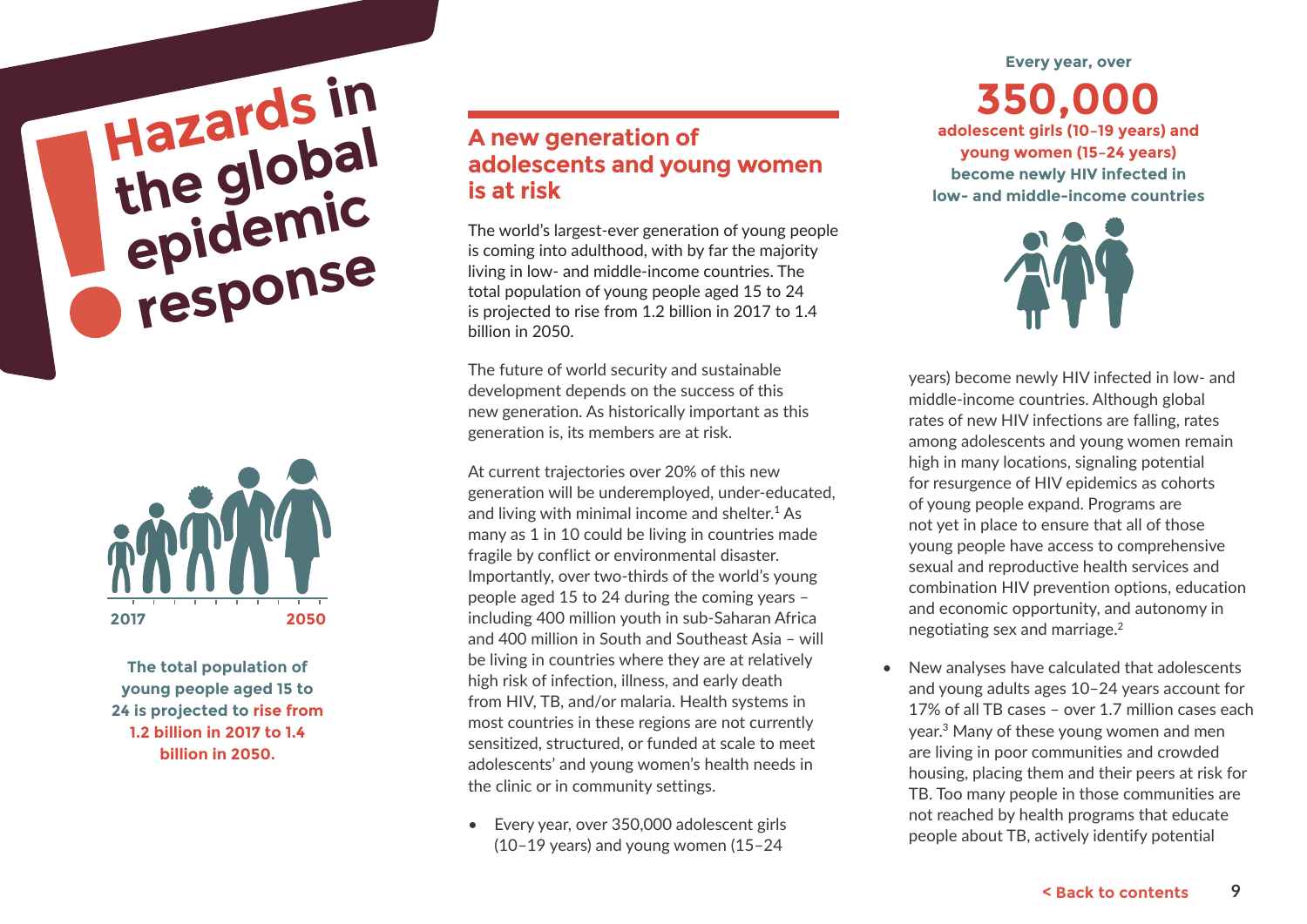

**10,000 women and 200,000 infants die annually as a result of malaria infection during pregnancy <sup>4</sup>**

cases, help reduce people's exposure, and link people to care.

• Every year, 125 million young women around the world are at risk from malaria during pregnancy. It is estimated that 10,000 women and 200,000 infants die annually as a result of malaria infection during pregnancy.4 First-time mothers – often young women in high-burden countries – are especially vulnerable. Yet current efforts to offer preventive malaria treatment during pregnancy, known as intermittent preventive treatment in pregnancy (IPTp), and preventive treatment for children during seasonal malaria outbreaks, known as IPTc or seasonal malaria chemoprevention (SMC), are reaching only a fraction of the women and children in need.

The emerging generation of young people should not live in fear of losing their health and lives from infectious disease and should not face loss of access to education, work, and opportunity due to illness or disability.

Full investment in the health of adolescents and

young women through the Global Fund and other financing programs is needed to prevent needless costs to people's health and lives and reinforce economies, health security, and sustainable development.

## **Key and vulnerable populations for the three epidemics are neglected by health programs**

For each of the three epidemics of HIV, TB, and malaria, specific groups of people are particularly vulnerable to infection and lack of access to treatment, prevention, or other health services. Reaching these populations is key to combatting epidemics and improving public health, as well as being a central matter of realizing human rights and iustice.

• In much of the world, rates of HIV are highest among key populations – people who inject drugs, sex workers, transgender people, prisoners, and gay men and other men who have sex with men – and their sexual partners.



**of the world's population – 1.7 billion people – carry latent TB**



According to recent data, key populations and their sexual partners accounted for 80% of new HIV infections outside of sub-Saharan Africa and 25% of new infections in sub-Saharan Africa.5 Many live in countries where criminal laws, punitive law enforcement, and neglect and repression by their governments create barriers to effective HIV services. Younger people and adolescents in these key populations are at particular risk of not being reached by HIV prevention and treatment programs.

- Approximately 23% of the world's population 1.7 billion people – carry latent TB, and certain populations face a higher risk of developing active TB, including people living with HIV, people who are malnourished, prisoners and migrants.6 Poverty and stigma present barriers to many of these highest-risk people from being reached with TB education, case detection, and comprehensive care.
- A child still dies every 2 minutes from malaria, a preventable disease.7 Furthermore, malaria rates throughout the world are higher among the economically poorest populations, including mobile and migrant populations, people in humanitarian crises, and indigenous and rural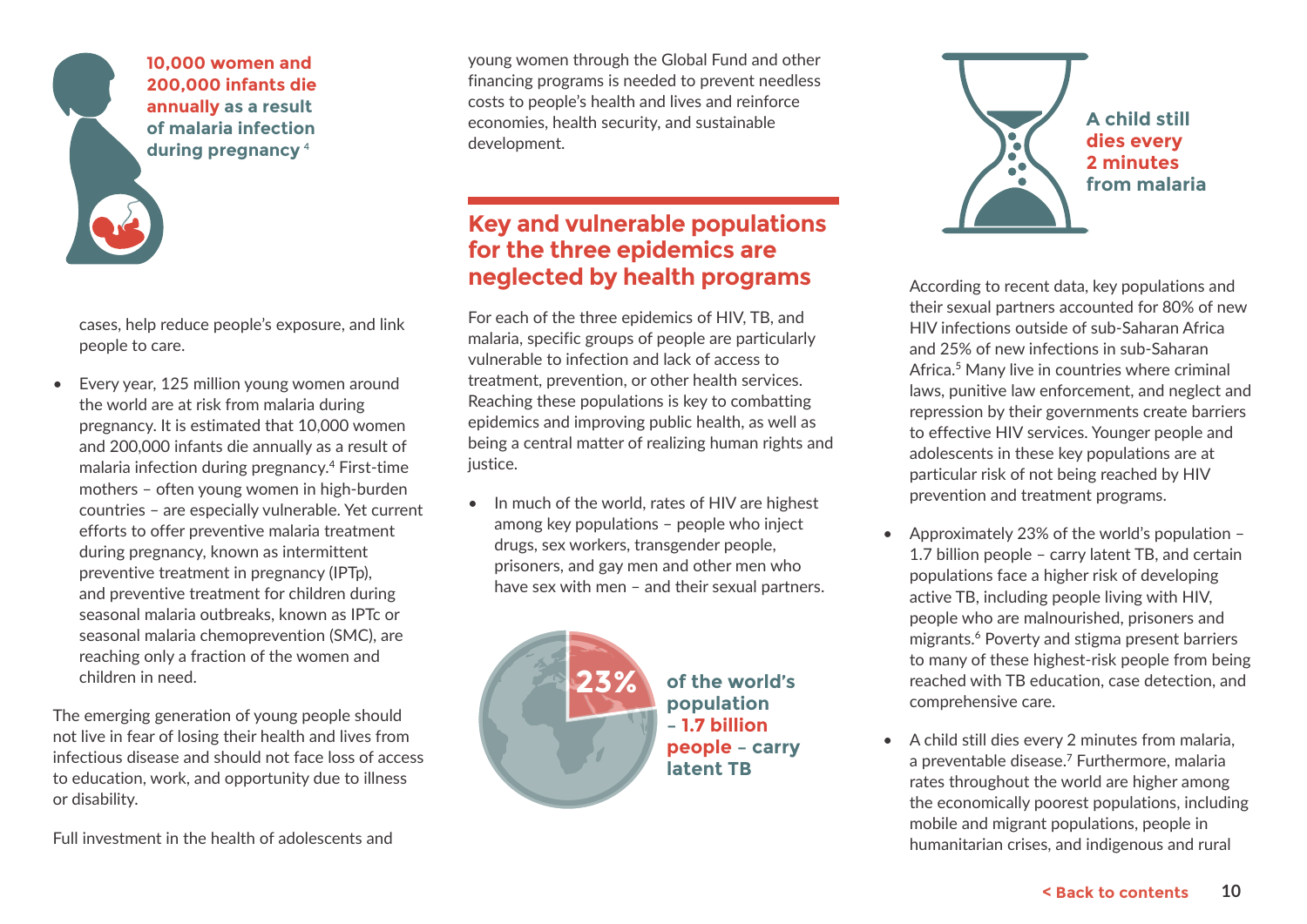communities. These populations are being made ever more vulnerable by armed conflict and population displacement, social and political upheaval, environmental change, and weak health systems that do not provide good access to prevention interventions or diagnosis and treatment for migrants, refugees or the poor. The world is far from ensuring universal health coverage for exactly these populations.

Efforts are underway, through the Global Fund and other institutions, to identify, estimate the size of, and address the needs and demands of, key and vulnerable populations for the three diseases. The Global Fund is notable as an international financing mechanism in using its investments and technical support to catalyze the scale-up of high-quality interventions for key populations, and for its use of its structures and funding processes, including country coordinating mechanisms (CCMs) and country dialogues, to increase key and vulnerable population participation in updating country priorities and strategies.8

However, key and vulnerable populations largely remain neglected in responses to the three epidemics, even in countries where the Global Fund is a significant donor. In many low-income countries, international development assistance is increasingly allocated to health systems and purchase of medicines and commodities, leaving many populations without targeted communitylevel programming for health and facing rightsrelated barriers to services. In middle-income countries, donors are withdrawing international development assistance for health without capacity and willingness by national governments to replace these investments in ways that will sustain health programs for those most at risk.

As a result, programming for key and vulnerable populations is nowhere near the scale needed to reduce disproportionately high rates of HIV, TB, and malaria.

High-income countries need to increased investments, through the Global Fund and other global institutions and financing sources, to sustain and reinforce programming to help key and vulnerable populations throughout the world to access services and realize health and human rights.

## **Human rights are under attack**

Human rights are central to the achievement of the world's Sustainable Development Goals (SDGs), including ending of the three epidemics.<sup>9,10</sup> The very goals of universal health coverage and epidemic control are manifestations of a human rights principle of justice and 'leaving no one behind'.

People's individual capacity for health is also heavily influenced by human rights, such as through their:

- autonomy and empowerment to seek health information and services;
- power to confront stigma and discrimination in health and community settings;
- ability to access housing, education, employment, and economic security; and
- ability to seek police protection and legal recourse in the face of unethical treatment or violence.

## **NEW DATA IN 2018 shows that fundamental human rights are under attack:**

Leading global measures of human rights have reported worsening rights-related situations in every region of the world.<sup>11,12,13</sup>

Rankings of people's capacity to participate in and influence their own governments show a decline in 89 countries around the world during 2017, including setbacks in major countries in Asia, most notably India and Indonesia, and Africa, such as the Democratic Republic of the Congo and Ethiopia.<sup>14</sup>

The rights and equality of women are not improving, and neither are the human rights of many key and vulnerable populations including lesbian, gay and transgender people, sex workers, people who use drugs, prisoners, mobile and migrant populations, people in humanitarian crises, and indigenous people. For example, a total of 60 countries were reported in 2017 to have experienced a decrease in gender equality over the previous year. $^{15}$ 

Campaigns to prevent and treat HIV, TB, and malaria are continually reporting setbacks in their local programming due to rights violations of key and vulnerable populations, including violations of people's political, civil, economic, social, and cultural rights.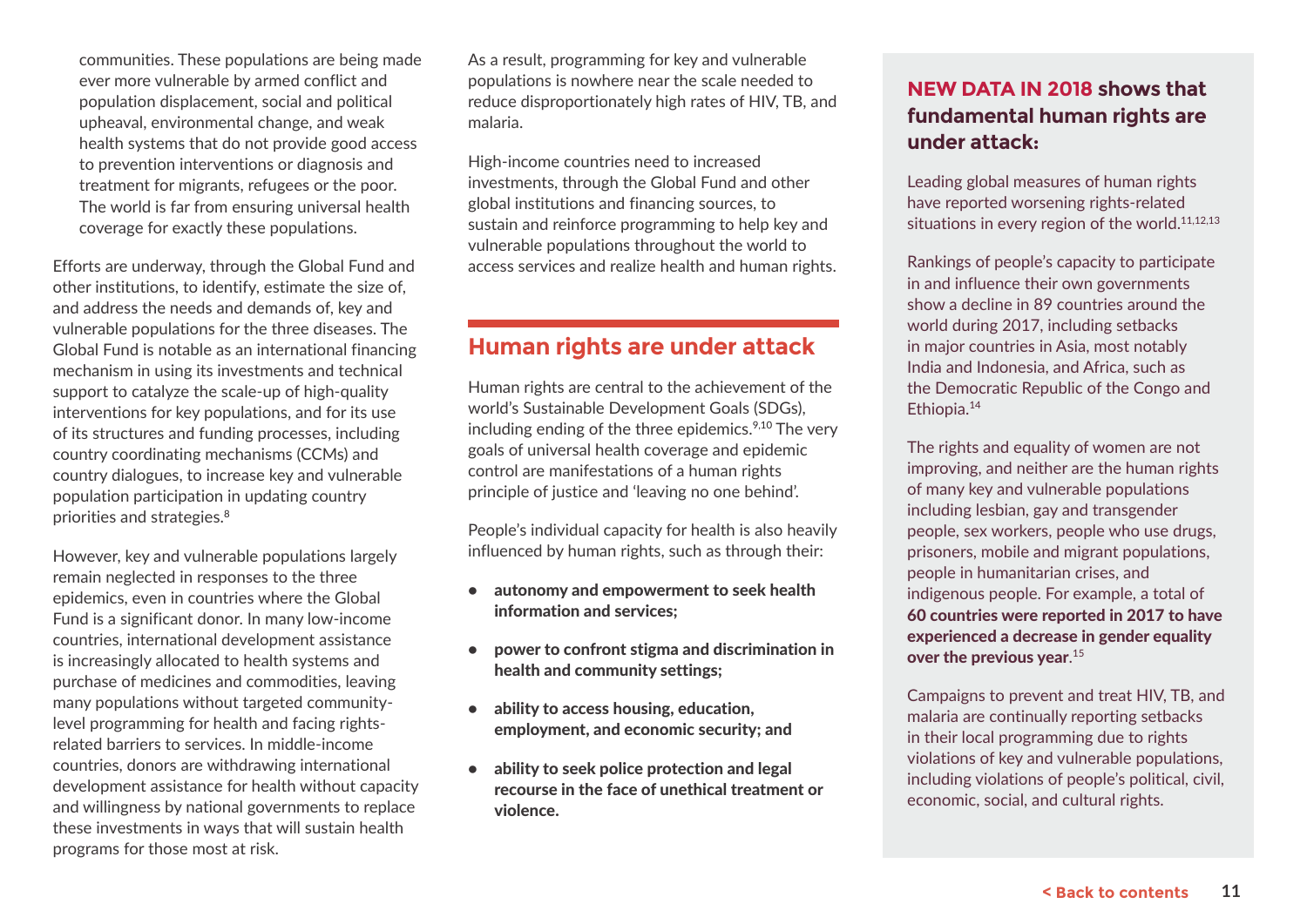To make progress against the three epidemics, the world needs immediate scaled-up investment in programs to reduce human rights-related barriers to health services. This should include expanded community-level programming to inform and empower people about their rights, trainings and monitoring of health care workers, trainings and oversight for law enforcement and legal justice officials about rights-related barriers to services, and advocacy to improve laws and policies to increase access to health.

## **The Global Fund and human rights**

The Global Fund provides a model for how global health programs can invest in human rights and gender equality. The Global Fund requires all grantees to contractually commit to respecting core human rights standards that include non-discriminatory access to services for all and respect and protection for informed consent, confidentiality and the right to privacy in health services

The Global Fund is also now expanding its investments in programs that directly address human rights barriers to health services.

For more information, see the Global Fund's Focus on Human Rights at www. theglobalfund.org/media/1224/publication\_ humanrights\_focuson\_en.pdf.

## **Drug resistance threatens progress**

The global efforts to control HIV, TB, and malaria are all threatened by emergence of resistance to available treatment and prevention strategies. New data show the following:

- WHO has documented high levels of HIV resistance to efavirenz and nevirapine in Africa, Central America and Southeast Asia, undermining the effectiveness of the two most affordable and widely used drugs used in HIV treatment.16 People throughout the world are told to start HIV treatment as soon as they are diagnosed, and yet many health systems cannot ensure them access to a steady, affordable, life-long supply of medicines; cannot offer viral load testing to monitor treatment success; and are not funding community-based programs to support people in adhering to treatment. Consequently, a high risk exists for rising rates of HIV treatment failure and increased costs for sustaining and scaling up treatment.
- In 2016, at least 5% of the world's TB cases were drug resistant: 600,000 new cases had resistance to rifampicin, the most effective firstline drug. Most (490,000) of these cases were multidrug-resistant (MDR-TB) to both isoniazid and rifampicin, and approximately 30,000 TB cases were extensively drug-resistant (XDR-TB), meaning resistant to four commonly used anti-TB drugs. XDR-TB cases have been confirmed in more than 120 countries around the world.<sup>17,18</sup> Approximately 4 million people with active TB around the world remain undiagnosed or untreated, and millions of others are



diagnosed and prescribed TB treatment, but do not have sufficient access to health care and treatment adherence support to ensure that they succeed in treatment, raising the risks of further development of drug resistance. Experts estimate that only 60% of drug-resistant cases are currently being identified and treated each year and roll-out of two newer medicines, bedaquiline and delamanid, for the treatment of MDR-TB has reached only 16% of people who need this treatment.19 The global financial target for resources needed for prevention, treatment and care for TB is \$13 billion and the global financial target for research and development for new diagnostics, drugs and vaccines is \$2 billion. Ending TB will not be possible unless gaps in both areas are eliminated.

• Drug and insecticide resistance remain dual and emerging threats to progress against malaria. Of 76 countries tracking mosquito resistance to insecticides, 61 (80%) reported resistance to at least one insecticide, with mosquito resistance to pyrethroids, the leading class of insecticides, reported in numerous countries in sub-Saharan Africa as well as Central and Southeast Asia.20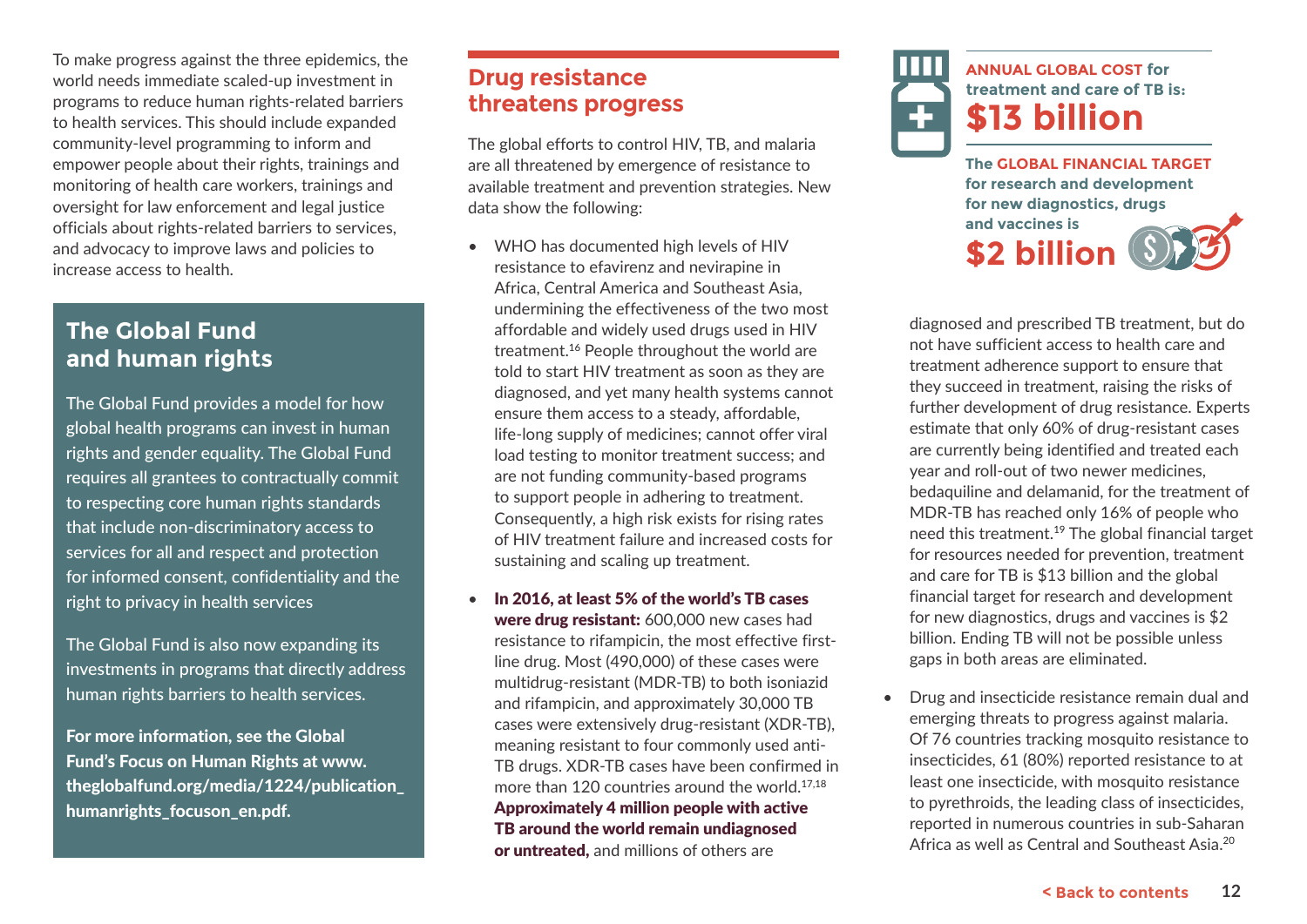

Artemisinin, the leading drug in malaria treatment, is facing resistant strains of the malaria parasite in the Greater Mekong region; spread of this resistance to other countries in Africa, Asia and Latin America would require development of effective alternative treatments and would result in increased costs and setbacks for the global effort.

Historical experience with each of the diseases has shown that emergence of resistance can cause costly setbacks for epidemic control efforts and increased cases of illness and deaths. Drug resistance can be prevented and overcome through several strategies, including:

- provision of optimal treatment regimens that are least susceptible to resistance;
- patient support and peer support in clinics and community settings for treatment literacy, adherence, and success;
- monitoring of patients for treatment success and potential drug resistance, and offering them adjusted treatment regimens as needed;
- strengthening of procurement and supply of medicines and diagnostics; and
- development of new drugs and diagnostics to forestall further resistance<sup>21</sup>

Increased investments are needed now in these interventions for all three diseases to prevent emergence of drug resistance and costly resurgence of all three epidemics.

## **Medicines and other health supplies must be made accessible and affordable**

Governments and international institutions,

including financing mechanisms such as the Global Fund, have an important responsibility to ensure that medicines and other health technologies are globally available, accessible and affordable for public health.

Tragically, people are dying because of lack of medicines and health supplies. Health systems in most countries are struggling to reliably and affordably procure and deliver medicines and other health supplies. Inconsistent and insufficient supply of medicines and other health commodities, which often leads to stock-outs and treatment interruptions, puts lives at risk and endangers the progress made against the diseases.22 The cost of medicines and other supplies is also a pressing issue for an increasing number of middle-income countries that do not have access to international development assistance or competitively negotiated volume-based pricing of medicines obtained through globally or regionally pooled procurement mechanisms.

Further, some pharmaceutical corporations and other for-profit companies, along with politicians and trade negotiators working for the interests of the for-profit sector, support advocacy in many countries for laws and policies that guard highpriced products against competition and prioritize profits over public health.<sup>23</sup> As examples:<sup>24</sup>

• Innovator pharmaceutical companies routinely exclude high-burden, commercially attractive middle-income countries such as China and Russia from voluntary licenses and discount pricing programs, thereby reducing opportunities for affordable and equitable access to low-cost drugs for key health issues.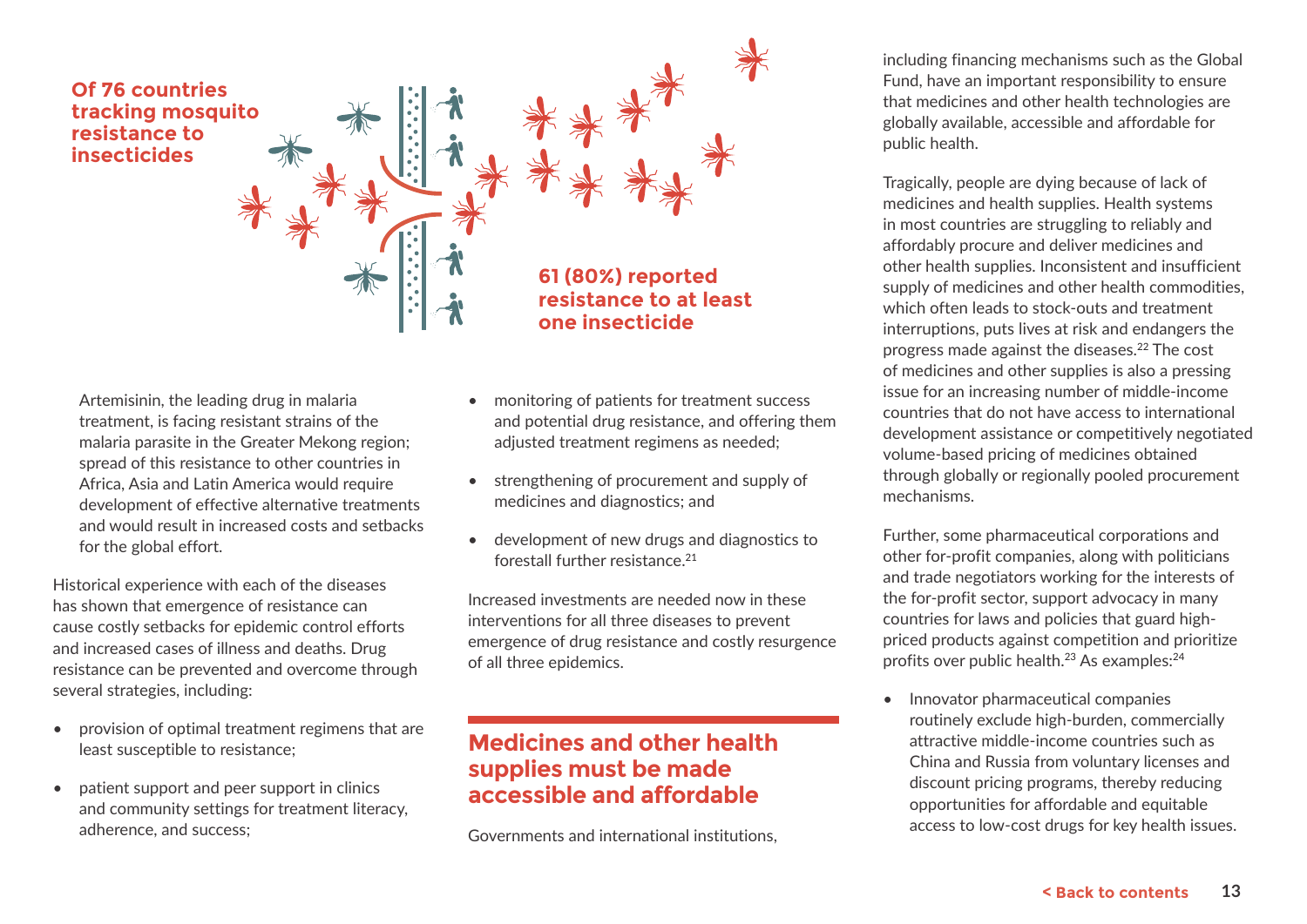- International medicine access mechanisms such as the Medicines Patent Pool (MPP) have been unable to include these same middleincome countries in their negotiations and deals, despite their high burden of key infectious diseases. Generic companies participating in MPP processes often are prohibited from manufacturing in or selling to those countries, which limits access to low-cost medicines.
- In development of new free trade agreements, negotiators for the European Union and the United States have pushed hard for extended patent terms, data exclusivity protections, and limited parallel importation, all of which can harm market competition and accessibility and affordability of medicines.

People in middle-income countries are particularly vulnerable in the context of withdrawal of international development assistance. As countries become ineligible for international aid because of overall economic development, many are losing access to global pooled procurement mechanisms; are asked or required by donor agencies to cover an increasing share of medicine costs; and face challenges such as lack of national registration of optimal regimens, failed tenders and/or high prices due to low volume demand, and budgetary pressures to revert to less expensive but suboptimal drugs and other health commodities.

Some international entities, such as the Global Fund and the Stop TB Partnership Global Drug Facility, are playing a central role in ensuring affordable quality-assured medicines, diagnostics, prevention supplies, and other technologies for many countries around the world. Each of these institutions is helping to ensure bulk purchasing of crucial medicines, diagnostics, and other supplies and technologies to support large-scale demand, country capacity for procurement and supply, and negotiation of lower prices through pooled procurement than can be obtained by individual countries. These institutions are also supporting innovative international procurement mechanisms and community-based monitoring of the supply and accessibility of commodities at hospitals and clinics.25 However, such mechanisms are not accessible to all countries and people, they depend on participation by producers, and their support is under-resourced.

The uncertain accessibility and affordability of medicines and other health commodities constitutes a threat to the future of the response to the HIV, TB, and malaria epidemics.

The world needs to recommit to global accessibility and affordability of life-saving medicines and related health technologies.

## **Increased funding commitments are urgently needed**

As of 2015, all countries, wealthy, poor and inbetween, spent a cumulative total of \$9.7 trillion on health, or a global average of \$1,332 per person per year.26 Governments, largely through taxes, contributed 61% of this amount, out-ofpocket spending from individuals and households contributed 23%, and prepaid private coverage, largely through employers, contributed 18%.

Most global health spending is in high-income countries, but many low- and middle-income

countries, including most countries heavily affected by HIV, TB and/or malaria, have been increasing their overall levels of domestic financing for health.

As economies of low-income countries grow and they become reclassified by the World Bank as middle-income, donor governments have been withdrawing international development assistance, including aid for health, on the assumption that people in middle-income countries are no longer in need of assistance. Total international aid for health began to plateau in 2011, and aid for health has been entirely withdrawn from many countries since then, sometimes with disastrous results.





**live in countries with OVER-BURDENED health systems**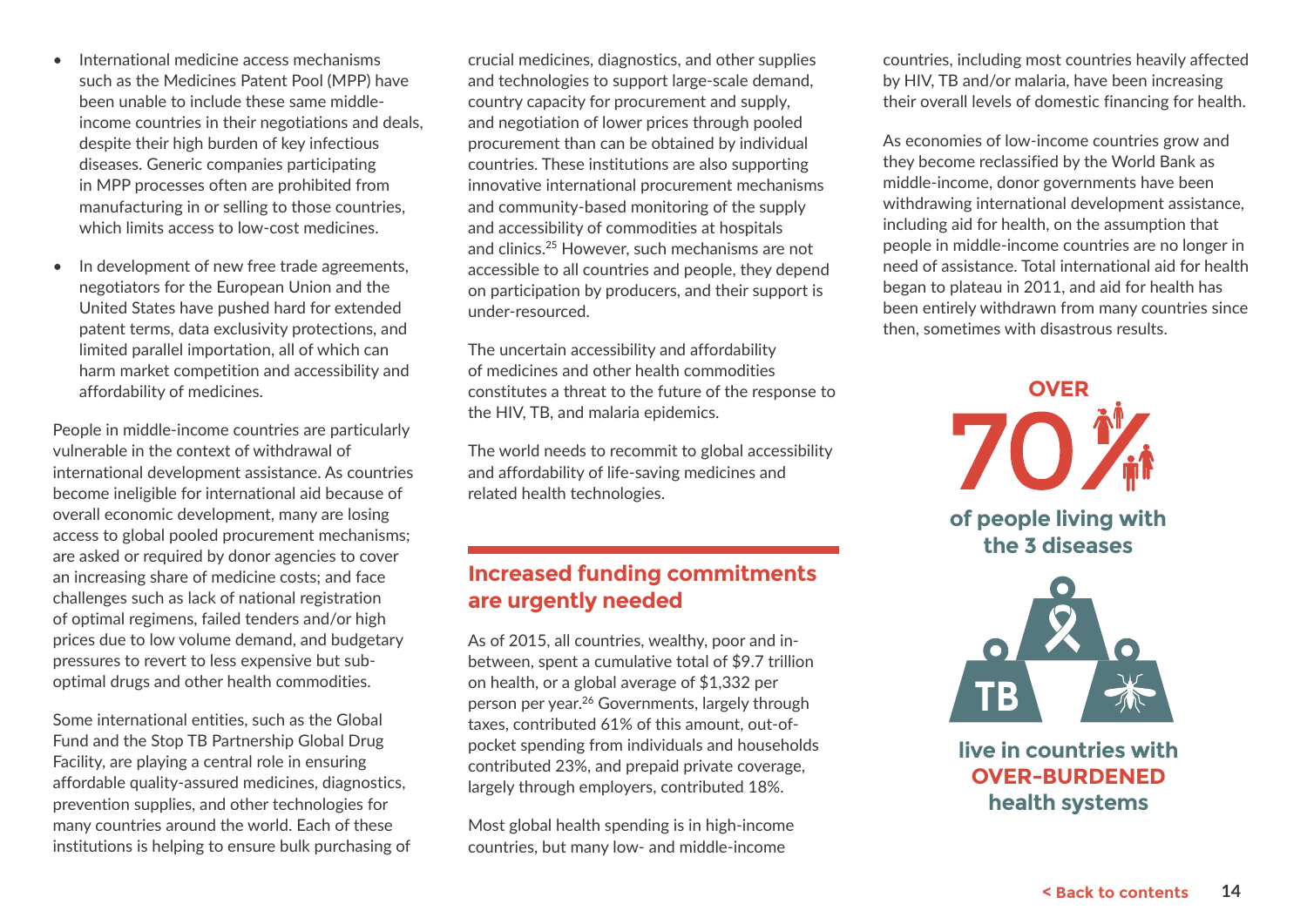## **NEW DATA indicate that international assistance remains an important part of health programming in many low- and middle-income countries.**

The 27 low-income countries of sub-Saharan Africa, heavily burdened with high rates of HIV, TB and malaria, will struggle to achieve total health spending of over \$300 per capita by 2040.

Experts project that international aid will still be required for at least 15% of total health spending in sub-Saharan Africa and will be significant in other parts of the world as well. $27,28$ 

Many of the world's 109 middleincome countries, home to over 70% of the world's people, over 70% of the world's poorest people, and over 70% of people living with HIV, TB and malaria, are struggling with over-burdened health systems, domestic political constraints, and challenges to gender equity and human rights (as described above), indicating continued need for international collaboration in addressing crucial gaps in health.

| In 2017, in low and middle-income countries, international aid accounted for |                               |                                 |                       |  |  |
|------------------------------------------------------------------------------|-------------------------------|---------------------------------|-----------------------|--|--|
| <b>Disease</b>                                                               | <b>Percentage of spending</b> | <b>International assistance</b> | <b>Total spending</b> |  |  |
| <b>HIV</b>                                                                   | 40%                           | \$9 billion                     | \$17.9 billion        |  |  |
| TB                                                                           | 16%                           | $$1.1$ billion                  | \$6.9 billion         |  |  |
| Malaria                                                                      | 69%                           | \$1.9 billion                   | \$2.7 billion         |  |  |

Evidence also indicates that international assistance remains ESSENTIAL for HIV, TB, and malaria programs in low- and middle-income countries**. 29**

International aid accounts for: 40% of spending on HIV in low- and middle-income countries (\$9 billion of  $$17.9$  billion in 2017<sup>30</sup>), 16% of spending on TB  $($1.1$  billion of \$6.9 billion in 2017<sup>31,32</sup>), and 69% of spending on malaria (\$1.9 billion of \$2.7 billion in 201733,34).

It is unrealistic to hope or expect that high-income countries can swiftly step away from international assistance to control these epidemics. Withdrawal and reductions of international aid have already had negative impacts in several countries. Global institutions have documented that the need for international assistance remains crucial for epidemic responses in every country, including for community-led and community-based health programming for health promotion, patient support and linkage to care, work to advance rights and reductions of health disparities, and advocacy to hold health systems and governments accountable. 35,36,37

Total international aid for health is a tiny portion – half of one percent – of total world spending on health, and an even small fraction of overall government budgets. Meeting the full cost of controlling global epidemics is entirely feasible and would yield high returns for people's lives, economies, health security, and sustainable development.

Current levels of international assistance to combat the three epidemics are not enough to ensure success. The under-resourcing of the response to the three epidemics threatens millions of lives and security and economic development in every region of the world.

High-income countries need to urgently accelerate investments, through the Global Fund and other global institutions and mechanisms, to expand and sustain programming related to the three epidemics.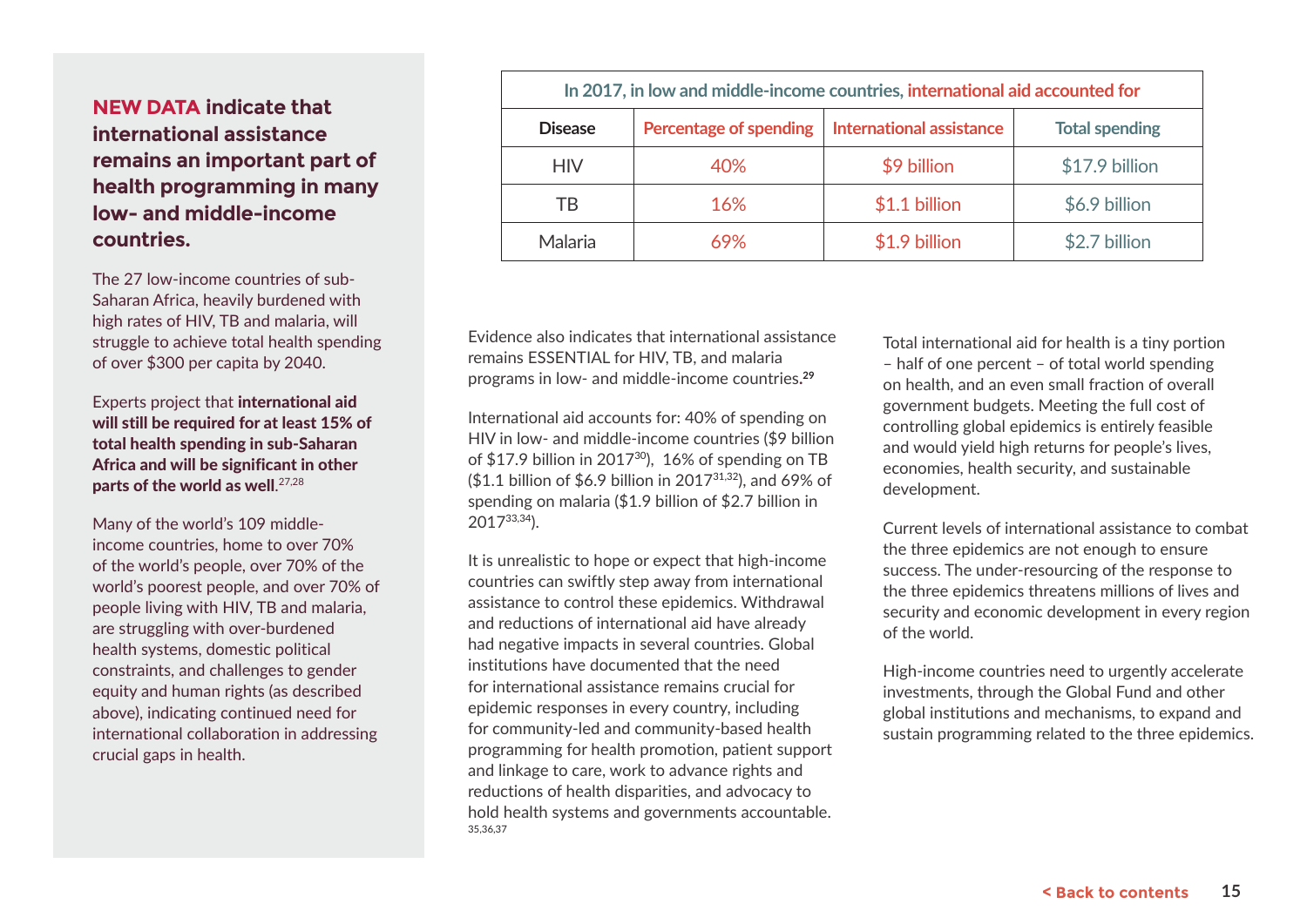## **Get Back on Track!**

## **US\$ 46 billion needed annually to end HIV, TB and malaria in low- and middle-income countries**

**At least US\$16.8 to US\$18 billion should be invested through the Global Fund for the Sixth Replenishment (2020-2022), which reflects an increase of at least 22% compared to the US\$11.9 billion announced pledges at the Fifth Replenishment (2017-2019).**

|                | What is spent now?<br>In low- and middle-income countries (latest year) |                                                                       | <b>Annual need in 2020-2022</b><br>In low- and middle-income countries |                                                                                                           |
|----------------|-------------------------------------------------------------------------|-----------------------------------------------------------------------|------------------------------------------------------------------------|-----------------------------------------------------------------------------------------------------------|
|                | <b>Total investment</b>                                                 | <b>Total international aid</b>                                        | <b>Total investment needed</b>                                         | <b>Total international aid needed</b>                                                                     |
| <b>HIV</b>     | \$17.9 billion                                                          | \$8.9 billion<br>(of which \$1.7 billion<br>through the Global Fund)  | \$26.2 billion in 2020<br>\$22.3 billion in 2030                       | \$11.6 billion by 2020<br>(of which at least \$2 to 2.5 billion<br>through the Global Fund)               |
| <b>TB</b>      | \$6.9 billion                                                           | \$1.1 billion<br>(of which \$800 million<br>through the Global Fund)  | \$14 billion                                                           | \$2.2 billion annually by 2020<br>(of which at least \$1.6 billion<br>through the Global Fund)            |
| <b>Malaria</b> | \$2.7 billion                                                           | \$1.9 billion<br>(of which \$1.1 billion<br>through the Global Fund)  | \$6.5 billion by 2020<br>\$8.7 billion by 2030                         | \$4.5 billion by 2020<br>(of which at least \$2 to 2.5 billion<br>through the Global Fund)                |
| <b>Total</b>   | \$27.5 billion<br>(of which \$15.6<br>billion spent by LMIC)            | \$11.9 billion<br>(of which \$3.6 billion<br>through the Global Fund) | \$46 billion by 2020                                                   | \$18 billion annually by 2020<br>(of which at least \$5 to 6 billion annually<br>through the Global Fund) |

**These calculations are based on existing data produced by technical partners as of July 2018.**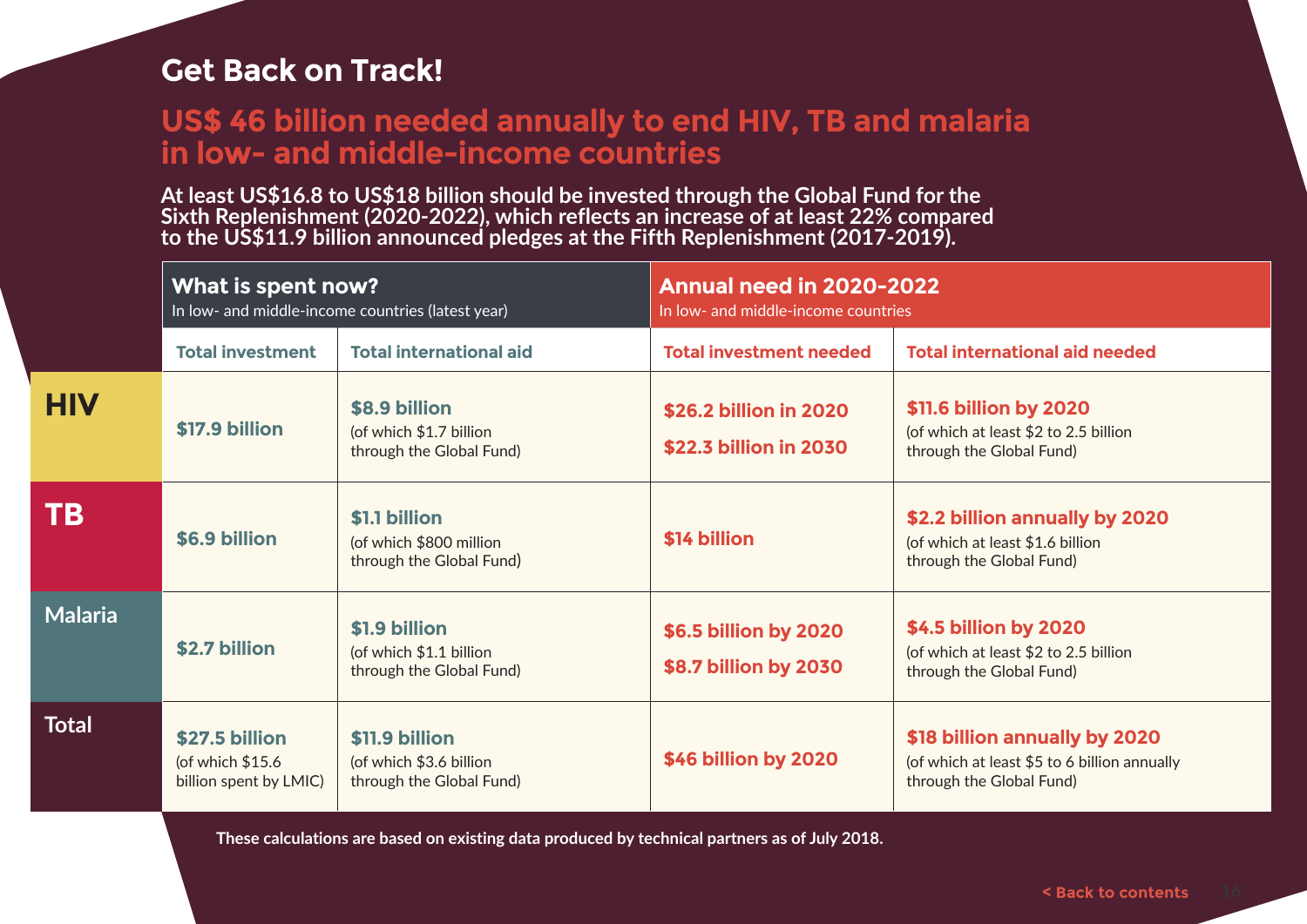The World Health Organization, UNAIDS, the Stop TB Partnership, and the RBM Partnership to End Malaria are all currently updating their calculations of programming needs, epidemic control targets, and related costs and investment targets for the global response to the three epidemics.

In preparation of the Sixth Replenishment, the Global Fund Secretariat is also developing calculations of its resource needs and fund replenishment targets, coordinating with technical partners.

The numbers used in the "total international aids" column and the overall disease split is informed by feedback from the Global Fund Secretariat. GFAN welcomes new estimates from the Fund and partners that will hopefully make an honest and compelling case for an ambitious level of investments.

The HIV-related numbers in this table are calculated from UNAIDS Fast Track reports published in 2014 and 2016 and from the IHME report Financing Global Health 2017.

The UNAIDS calculation of \$11.6 billion in international aid needed by 2020 is a level 30 percent higher than the US\$8.9 billion of international aid in 2016; a corresponding increase for investments through the Global Fund would result in a target of US\$2 billion per year in 2020- 2022, while a more ambitious increase to respond to the challenges described in this report would result in a target of US\$2.5 billion per year.

The TB-related numbers in the table are calculated from the Global Plan to End TR 2016-2020 produced by the Stop TB Partnership and from the IHME report Financing Global Health 2017.

The Global Plan calculation of US\$13 billion needed by 2020 is a level 88 percent higher than the US\$6.9 billion spent in 2017; even after accounting for potential increases in domestic spending in LMICs, an increase of at least 20 percent is needed in international assistance, with a corresponding proportional 20 percent increase for investments through the Global Fund, resulting in a target of \$1 billion per year in 2020-2022.

The malaria-related numbers in the table are calculated from the World Health Organization World Malaria Report 2017 and from the IHME report Financing Global Health 2017.

The WHO calculation of US\$6.5 billion needed by 2020 is a level 240 percent higher than the \$2.7 billion spent in 2017; a corresponding increase for international aid would result in US\$4.5 billion spent in 2020.

Even after accounting for potential increases in bilateral programs such as the President's Malaria Initiative, an increase of 40 to 80 percent is needed in investments through the Global Fund to respond to the challenges described in this report, resulting in a target of US\$2 to US\$2.5 billion per year in 2020-2022.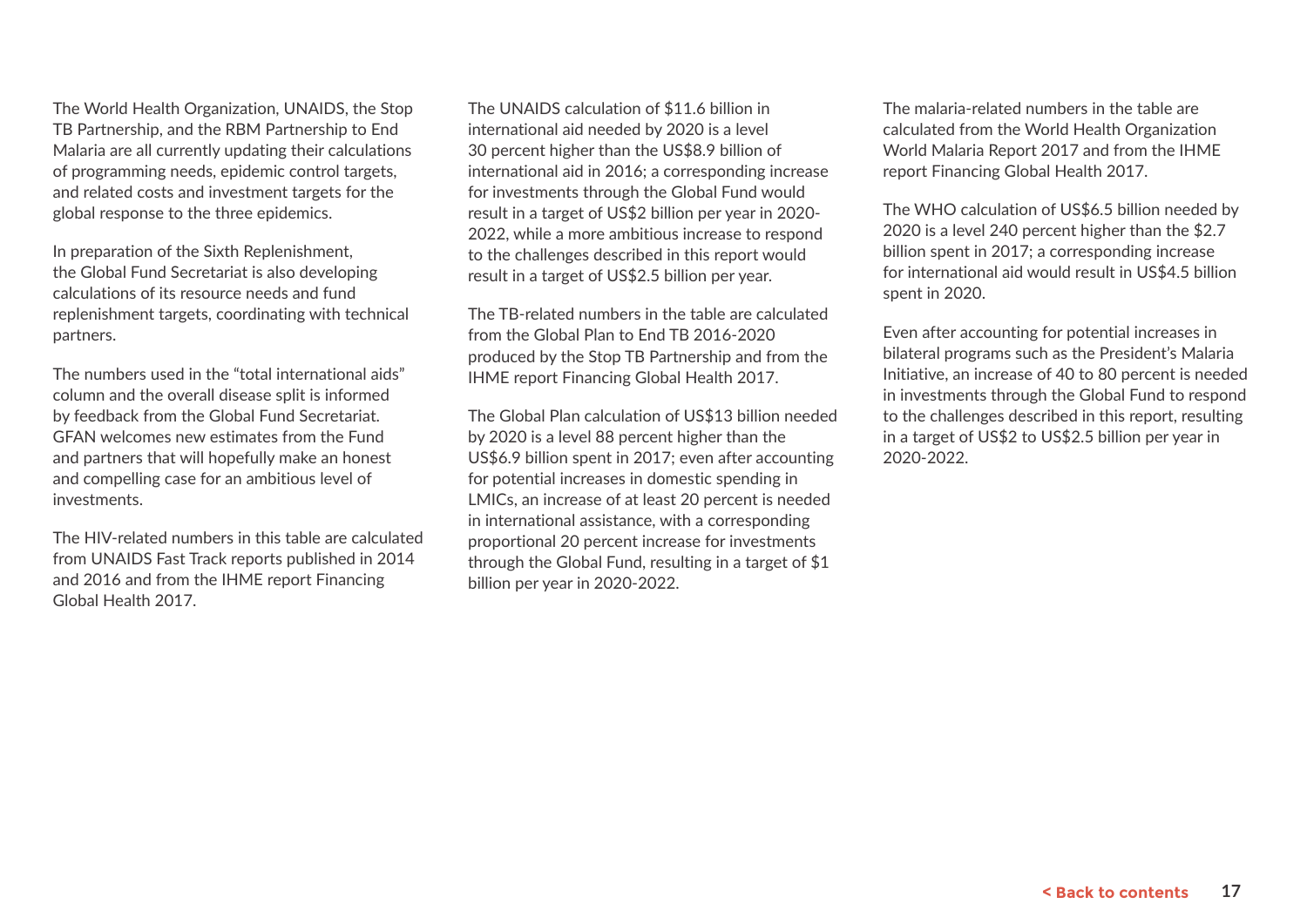# **Spotlight on HIV**



Despite impressive global progress, HIV continues to be one of the world's leading cause of illness and premature deaths. HIV is the leading cause of early death among women ages 15–49 and causes over 5% of disability among adults ages 15–49. A total of 37.6 million people are living with the virus, and 1.8 million become newly infected every year.

Major global successes against HIV have been achieved. Over half of all people living with HIV – 20.9 million people – have been initiated on HIV treatment. The annual number of people dying from HIV each year has dropped from 1.9 million in 2005 to 1 million in 2016, while the number of people infected each year has dropped by half over the past decade. Seven countries, including one high-prevalence country (Botswana), have reported achieving their full '90-90-90' targets, 38 and several other high-burden countries – including Haiti, Malawi, Rwanda, Eswatini (formerly known as Swaziland), and Uganda – may likely reach these levels of coverage during the coming one to three years.

Building on this progress, experts have set global 'fast-track' goals of achieving the 90-90-90 targets for testing, treatment and viral suppression in all countries by 2020 and targets of 95-95-95 for the same measures by 2030.<sup>39</sup> Additional goals have been set to scale up key HIV prevention interventions, including condom distribution, harm reduction programs for people who use drugs, voluntary medical male circumcision, pre-exposure prophylaxis (PrEP), and provision of HIV treatment to HIV-positive pregnant women to ensure their health and prevent infection of infants. Ambitious goals have also been defined for key and vulnerable populations, including scaling up comprehensive HIV prevention and treatment services to achieve universal coverage for all adolescent girls and young women globally by 2020.40

Achievement of these coverage targets would potentially result in a 90% reduction in annual HIV infections – down to fewer than 200,000 new infections per year by 2030 -- and a 90% reduction in annual HIV-related deaths (fewer than 200,000



**Epidemic models calculate that achievement of the Fast-Track targets by 2030 could avert 28 million HIV infections, saving over 10.8 million lives and avoiding vast costs in disability and health care.**

HIV-related deaths per year).<sup>41</sup> Epidemic models calculate that achievement of the Fast-Track targets by 2030 could avert 28 million HIV infections, saving over 10.8 million lives and avoiding vast costs in disability and health care.

Tragically, the world is off-track, currently unlikely to meet the 2020 targets for funding or program scale-up for HIV. Progress is incomplete and uneven in every region of the world and annual new HIV cases, though declining, are unlikely to drop below 1 million without accelerated efforts.<sup>42</sup> The results will almost certainly fall short of all countries achieving the 90-90-90 targets for testing, treatment and viral suppression by 2020, and reducing annual new HIV infections down to 500,000 people by 2020.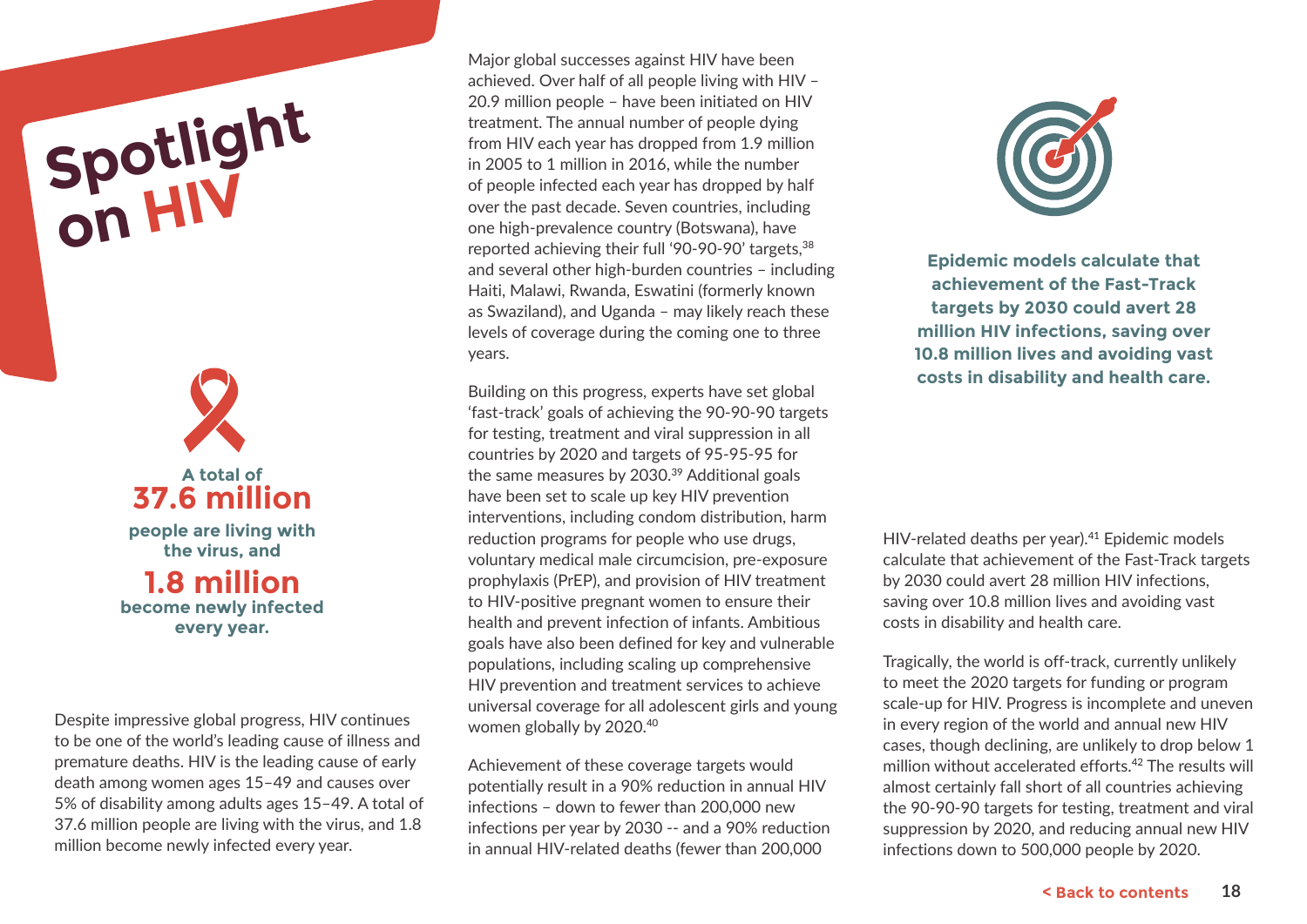**Getting back on course requires urgent attention to several issues.** 

## **OFF-TRACK! The health of adolescent girls and young women**

#### Of the 1.8 million people who become newly infected with HIV every year, nearly 1 million are

women and girls. A disproportionate number of these new HIV infections – over 350,000 each year – occur in adolescent girls (10–19 years) and young women (15–24 years), and over half of these are in the highest-burden countries of East and Southern Africa. 43,44

The world's countries committed in 2016 to scale up HIV-related programming so that by 2020 annual HIV infections in adolescent girls and young women would be reduced to below 100,000 per year, 90% of adolescent girls and young women at high risk of HIV infection would be reached with comprehensive prevention services, 90% of young people in need would have access to sexual and reproductive health services and combination HIV prevention options, and all countries would eliminate gender inequalities and end all forms of violence and discrimination against women and girls.45

At current levels of effort, such ambitious and vital progress against HIV will not happen. Evidence in many countries points to ongoing barriers for adolescent girls and young women in accessing sexual and reproductive health services, education and economic opportunity, and autonomy in negotiating sex and marriage.46 ,47 Barriers to gender equality and the rights of women and girls are not falling easily.48 Evidence also shows that global progress in reducing rates of HIV infections is due largely to successes in reductions in cases among newborns and older adults and weakest among adolescents and young adults, in part because health systems are not yet capable of adequately reaching adolescent girls and boys with HIV testing, treatment, care and support.49

Now, the world's largest-ever generation of young people is entering adolescence and young adulthood in sub-Saharan Africa. As of 2018, approximately 40% –45% of sub-Saharan Africa's population is below the age of 14, about to enter in to the age when HIV risks are greatest, and yet programming is not in place at sufficient scale to prevent HIV and other sexually transmitted infections and to promote and ensure sexual and reproductive health.

Intensive and innovative HIV programs for adolescent girls and young women have been proven to reduce rates of new HIV infections by 25%–40%.50 However, these interventions have been implemented in fewer than 10% of districts in only 10 countries.<sup>51,52</sup> Accelerated funding is needed, through the Global Fund and other global institutions and mechanisms, if the HIV response is to hope to control the epidemic.

## **OFF-TRACK! The health of key and vulnerable populations**

Key populations for HIV – including men who have sex with other men, sex workers, transgender people, and people who inject drugs, all people who are often socially, politically, and economically marginalized or criminalized – account for 80% of new HIV infections outside of sub-Saharan Africa.

Global commitments for HIV include that all key populations will be reached with comprehensive HIV prevention and harm reduction services by 2020, steps needed to achieve significant and ongoing reductions in HIV infections among these populations in all low-prevalence countries with concentrated HIV epidemics.

Sufficient progress in meeting these commitments is not happening. HIV infection rates among men who have sex with other men and transgender people remain stubbornly high and even increasing in many parts of the world. Increases in HIV infection rates are also documented among people who inject drugs.53 Most people at highest risk for HIV in key populations live in countries classified by the World Bank as 'middle income' in regions such as West Africa, Eastern Europe, Latin America, South Asia, and Southeast Asia. Many of these countries' health systems lack funding and programming to reach key and vulnerable populations with quality HIV-related prevention, treatment, and care, including harm reduction and other services to address specific population needs.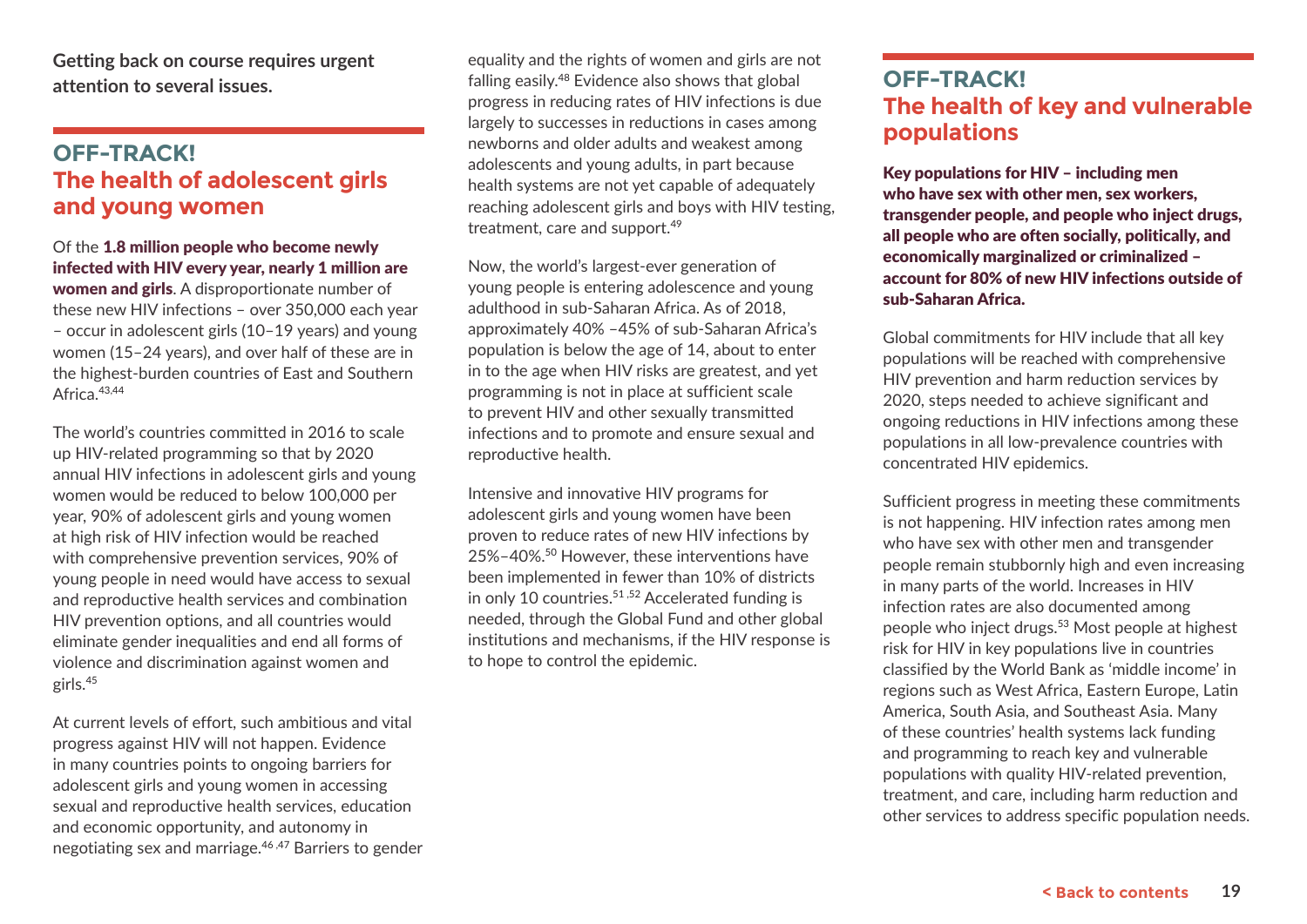Furthermore, key populations are especially at risk in the worsening human rights environments documented in many countries.54,55,56,57,58

In countries as diverse as Brazil, Mexico, Pakistan, Indonesia, Vietnam, Russia, and Ukraine, reductions in international support for HIV programs have had a negative impact on HIV services and engagement of key and vulnerable populations in health.59 The result has been slower progress in efforts to diagnose and treat people and prevent new infections. In regions such as Eastern Europe, where international assistance for health has been withdrawn, some countries have seen a rapid resurgence of HIV epidemics among key populations.60,61

To get on track, international funding needs to be directed to key populations wherever they live and to provide a 'safety net' of support for HIV-related health programming wherever significant health disparities exist.

## **OFF-TRACK! Drug resistance**

Underinvestment in the HIV response is creating a crisis of drug resistance. People throughout the world are told to start HIV treatment as soon as they are diagnosed, and yet health systems cannot ensure them access to a life-long supply of medicines. Funding is lacking for viral load testing to monitor treatment success or communitybased programs to support people in adhering to treatment.

As of 2017, WHO has documented high levels of HIV resistance to efavirenz and nevirapine in Africa, Central America and Southeast Asia, undermining the effectiveness of the two most affordable and widely used non-nucleoside reverse transcriptase inhibitor (NNRTI) drugs used in HIV treatment.<sup>62</sup> To date, rates of resistance among other classes of drugs – nucleoside reverse transcriptase inhibitors (NRTIs), protease inhibitors, and integrase inhibitors – remain relatively low (below 5%) and many countries are changing first-line regimens accordingly. But the root causes of emergent drug resistance – challenges of medicine supplies, diagnostics, and community-based supports – are not being addressed fully. The global ART scaleup effort risks starting millions of people on HIV treatments and then seeing rising rates of treatment failure.

Major investments are needed in expanded viral load testing, improved national procurement and supply chains, and community-based HIV treatment adherence support.

## **OFF-TRACK! Global access to affordable quality medicines**



HIV advocates have had many hard-won successes in advancing the global availability, accessibility, and affordability of HIV treatments, diagnostic tests, and other commodities such as condoms and contraceptives. Funding entities such as the Global Fund have contributed to this success through supporting large-scale demand, reinforcing country procurement and supply systems, and negotiating lower prices for HIV treatments through internationally pooled procurement. A year's supply of HIV treatment now costs about \$75 per person in low- and middle-income countries that have access to generic treatment combinations.

**This access to affordable HIV treatments and related diagnostic and monitoring technologies is under threat.**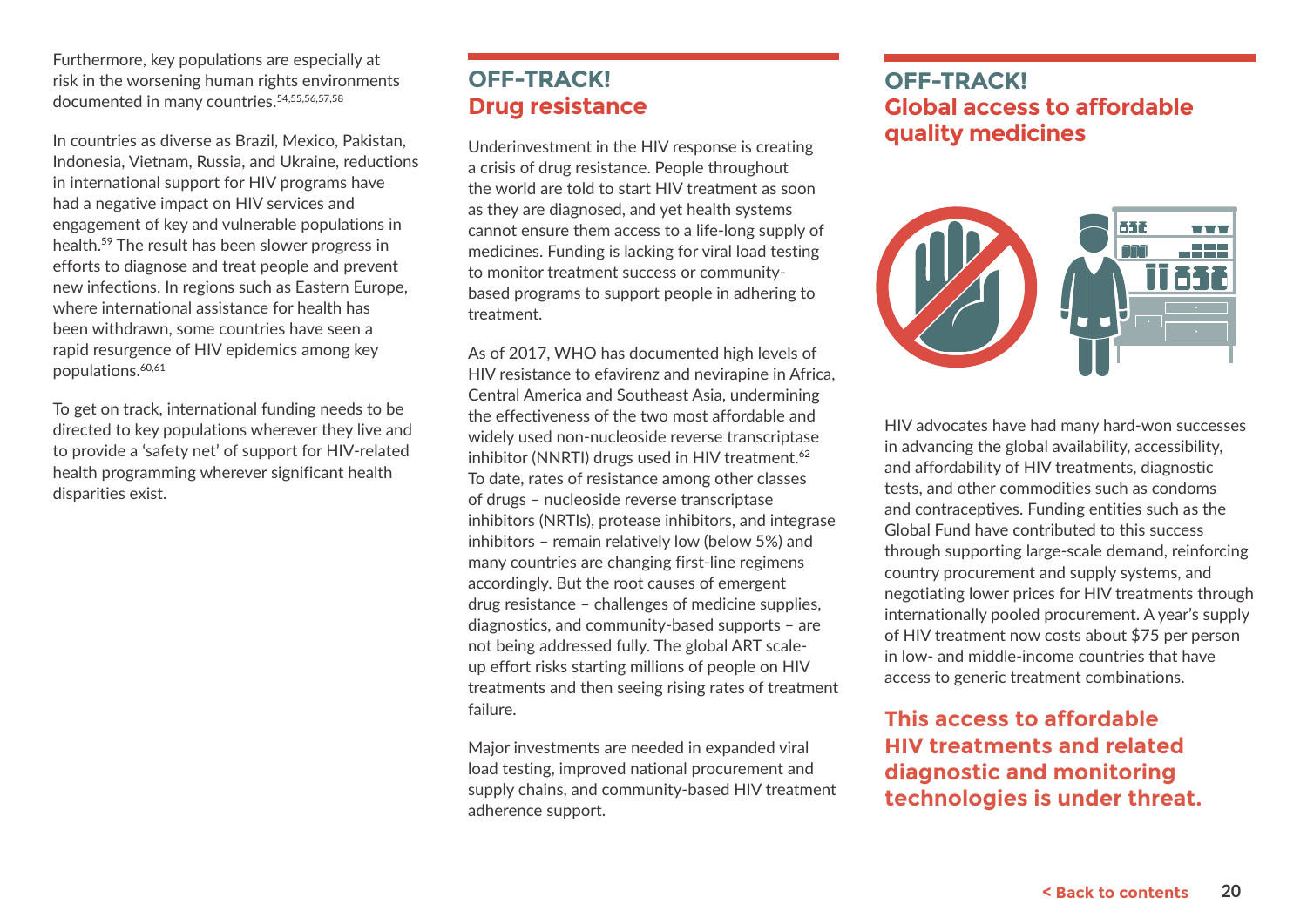Almost 60% of people with HIV live in the 109 countries classified as middle-income. Many of these countries have seen drastic reductions in international development assistance for health and many are also not eligible for competitively priced medicines offered through global patent-pool licensing.<sup>63</sup>

In too many middle-income countries, the priorities of public health and universal health care access are confronting powerful political and economic forces that value corporate profits, international trade relationships, and intellectual property protections over public interests. Countries that have used their right to challenge patents and implement public health safeguards included in trade-related intellectual property (TRIPS) agreements have faced severe pressures and sanction threats from developed countries.<sup>64,65</sup> Other challenges such as drug registration and low volumes are also creating challenges for countries, whether low or middle income, in procuring HIV medicines with domestic funds.

The presumption that national governments in middle-income countries can and will ensure access and affordability of HIV medicines is frequently false, especially in contexts where people living with HIV are stigmatized, criminalized, or economically and politically marginalized and where abusive patent monopolies block market entry of more affordable generic medicines.

Continued advocacy at national and global levels is needed, along with international financing, to promote access to medicines and prevent an emerging crisis.

## **OFF-TRACK! International and domestic financing of the HIV response**

HIV prevention and treatment programs are among the most cost-effective public health interventions, because they avert costs of intensive health care for people progressing to AIDS, avoid the loss of adults who are otherwise primary workers and caregivers in their communities, and prevent a cascade of onward infections. Experts calculate that scale-up of HIV treatment in high-prevalence communities, including treatment for prevention, costs less than \$200 for each year of life lost to disability or early death (DALY), and that every DALY averted yields a measurable economic return of over \$3,000 per capita in saved costs and increased productivity.<sup>66,67,68</sup>

The world's experts also recommend, and countries have committed to, a significant investment in HIV prevention and community-based services. The United Nations targets in 2016 included a commitment to at least a quarter of HIV spending invested in HIV prevention; at least 6% of all HIV spending focused on social enablers such as HIV advocacy, community and political mobilization, community monitoring, outreach programs and public communications; and at least 30% of all HIV-related service delivery being communitybased or community-led.69,70 In addition, health experts have recommended routine use of traderelated intellectual property (TRIPS) flexibilities to achieve affordable prices for medicines and other commodities to help countries expand HIV programming within limited national budgets.71



**To reach the 90-90-90 targets by 2020 there needs to be a 37% increase over current spending**

**According to UNAIDS, to reach the 90-90-90 targets by 2020, total domestic and international investments in HIV programs in low- and middleincome countries need to increase to at least \$26 billion annually, translating to more than \$75 billion during the three-year period 2020–2022, and representing a 37% increase over current spending.72**

However, despite the clear value and benefit of HIV programs and the global targets for HIV prevention and community-based programming and funding, many countries struggle to reach these goals because of health system structures and constraints; prevailing policy, legal, and political environments; and lack of political will.73,74 Domestic government and household spending in low- and middle-income countries, which totaled \$12 billion (60% of total) in HIV-related financing as of 2016, now accounts for most of the global investments against HIV, but HIV expenditures account for only 1% of national health investments by low- and middle-income countries.<sup>75</sup>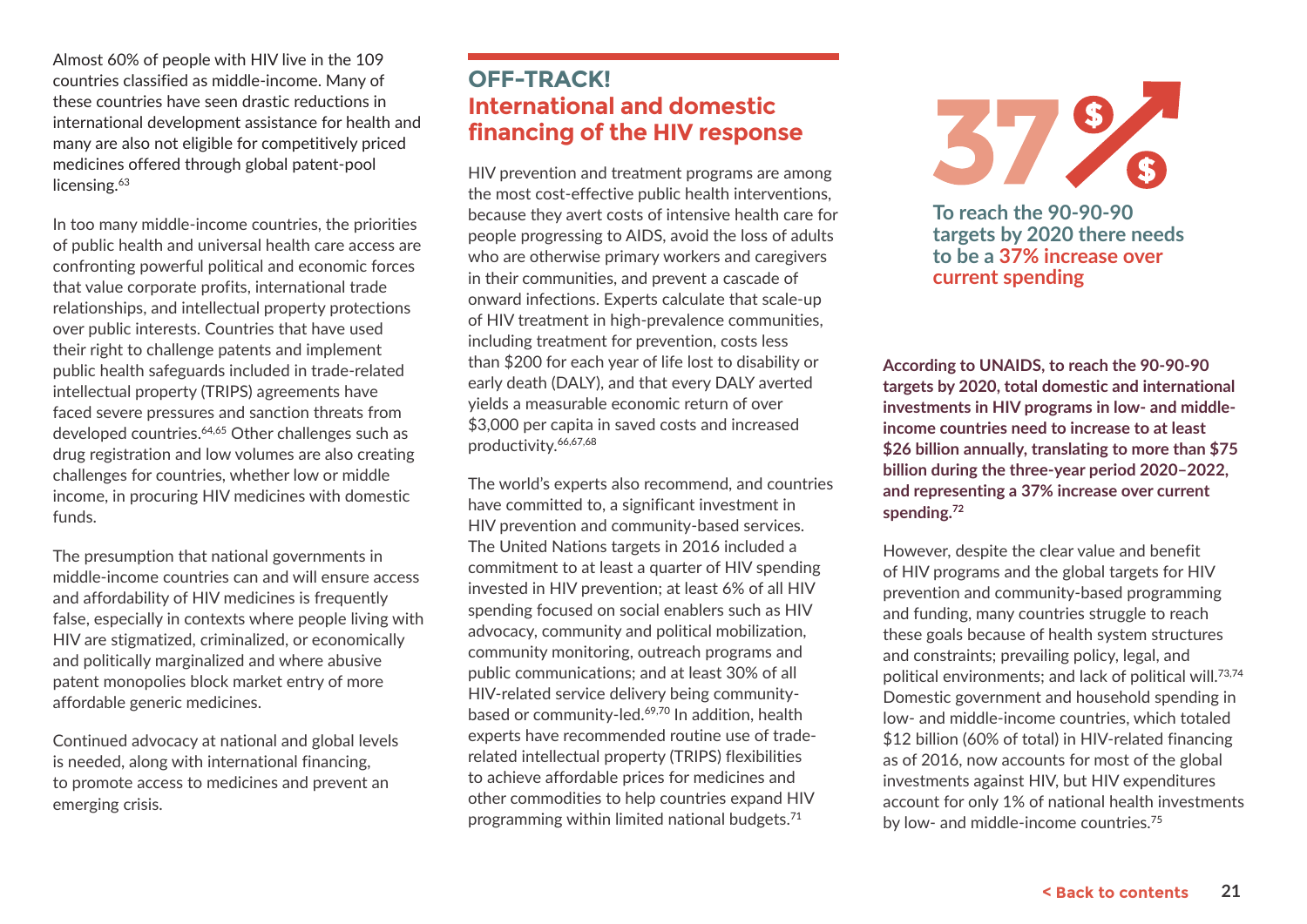At current levels of programming and investment, the world is facing tens of millions of people needlessly infected and potentially an irreversible loss of momentum and ability to control resurgent epidemics.76,77

International aid will be central to achieving global targets for HIV spending and service coverage. The UNAIDS Fast-Track strategy describes a need for international assistance of \$11.6 billion annually by 2020, an increase from the \$7 billion spent in 2016.78 Most of this international assistance -- \$6.5 billion – is needed to sustain and scale up HIV programming in 31 low-income countries, mostly in sub-Saharan Africa, with an additional \$5.1 billion needed for targeted HIV programming across 85 middle-income countries.79,80

Total international assistance for HIV programming in 2017 was only 60% of what experts say is required and has plateaued during the past five years.81 The U.S. government, the world's largest contributor to the HIV effort, has scaled back its goals, dropping its 2014 hope of epidemic control in 50 countries by 2018 to aiming in 2017 for epidemic control in only 13 countries.<sup>82</sup> UNAIDS estimates that, even with a projected increase in domestic spending in low- and middle-income countries to \$14.6 billion by 2020, there will be an approximate annual \$6 billion gap for HIV programs

Withdrawal of international aid for HIV from middle-income countries and insufficient HIV program funding in low-income countries has driven the global HIV response off-course.<sup>84,85,86,87,88</sup> Funding shortfalls are creating gaps within budget portfolios, and are forcing governments to make difficult choices, each with deep implications for people's lives and epidemic control. Significant gaps are opening in funding of prevention and health promotion, funding of health care systems to deliver quality clinical care, funding of community-based and community-led health programming, provision of second-line and third-line regimens and scaling up of treatment for all who need it.<sup>89</sup>

Flat funding for the HIV response may cause the world to lose control of epidemics in every region.

**Immediate action is needed to increase investments and get the global HIV response back on target.**



approximate annual \$6 billion gap for HIV programs<br>in 2020.<sup>83</sup><br>1 **only 60% of what experts say is required and**

## **has plateaued during the past five years**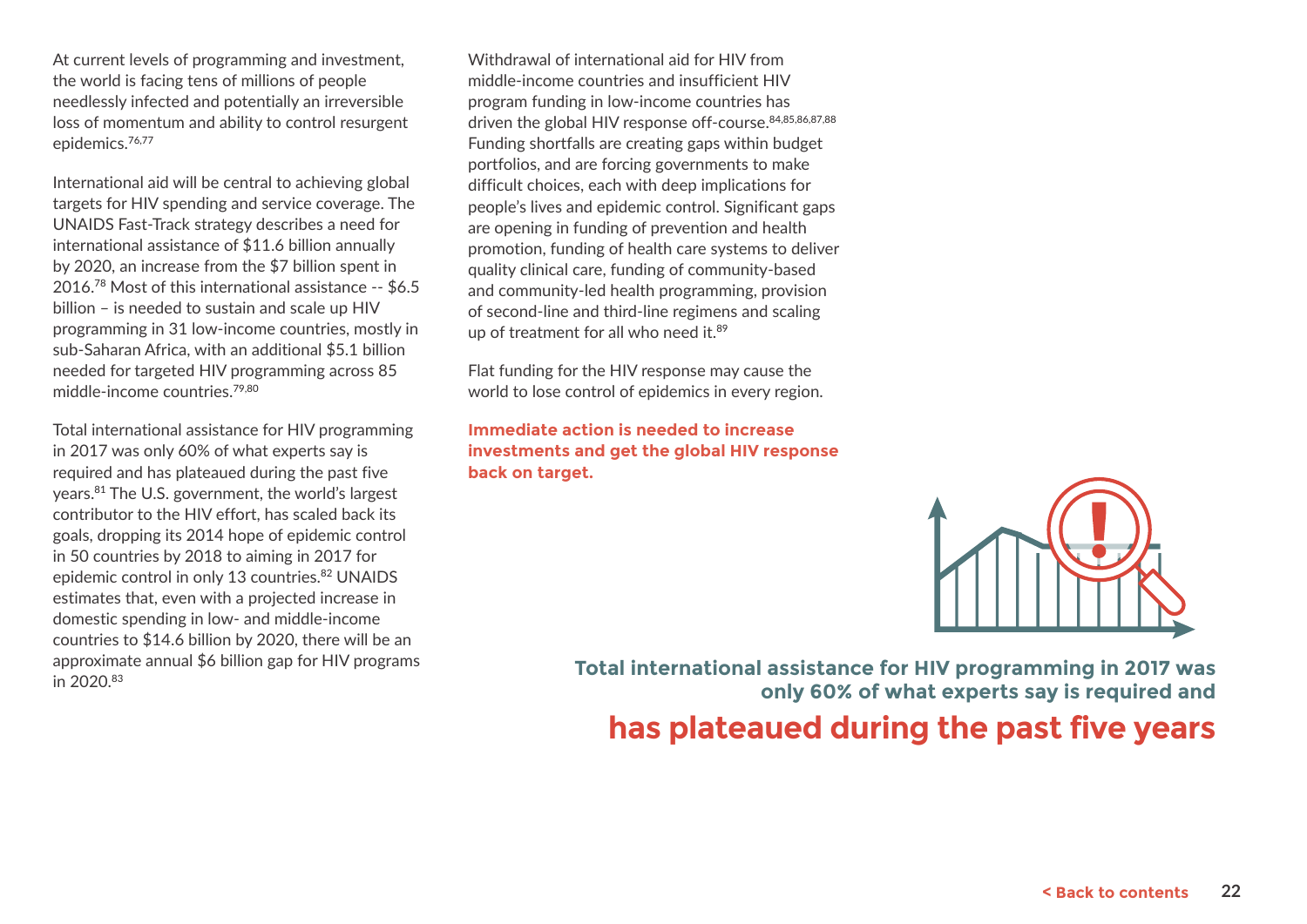# **Spotlight on TB**

**In 2016, approximately 1.7 billion people – 23% of the world's population – were carrying latent TB infection and an estimated 10.4 million people fell ill with active TB.90,91**

Although more than 6 million of the 10.4 million active TB cases were diagnosed, at least 4 million people were not diagnosed or treated.92 An estimated 1.8 million people died because of TB, including 400,000 who were HIV-positive.

Over 80% of the world's TB burden is carried by people in 22 countries. These countries include some of the world's largest middle-income countries: China, India, Indonesia, Pakistan, Brazil, Nigeria, and Russia, and also some of the world's poorest, such as the Democratic Republic of the Congo and Mozambique. Mortality rates from TB

are highest in sub-Saharan Africa, with case fatality ratios estimated to be higher than 25% in over 20 countries.93

Through a massive global effort that has invested over \$5 billion since 2002, rates of TB testing and treatment have increased. The number of people becoming ill with TB each year has been driven down by 1.5% annually, and there has been a 30% decrease in TB-related deaths since 2002, saving over 50 million lives.

Public health experts call for an acceleration of the effort to control and end TB epidemics, with goals by 2020 of reaching 90% of all people in need with TB treatment; achieving 90% treatment success among those reached; and reducing TB cases by 20% and TB deaths by 35% compared to 2015.94,95 By 2030, as part of the SDGs, world leaders have committed to a target of achieving an 80% reduction in new TB cases each year and a 90% reduction in deaths.96

Crucial to these goals will be extensive community outreach for active case funding, systematic screening and early detection of TB among people at high risk, preventive treatment for all people living with HIV and others at high risk, and treatment of all people testing positive for TB.97,98,99

The world is not on target. Getting on track requires urgent attention to several issues.

## **OFF-TRACK! Diagnosing and treating all cases of active TB**

A global priority in controlling the TB epidemic is to diagnose and treat all people who have active TB, including the 4 million people each year who are 'missed' by health systems each year and millions of others who are diagnosed but do not have sufficient access to health care and support to ensure that they succeed in treatment. 100,101,102

Extensive community outreach is needed for active case funding, systematic screening and early detection of TB among people at high risk.103 The risk factors for developing active TB are well known, and include factors such as HIV, malnutrition, occupational exposure (e.g., in prisons, mines, and healthcare clinics), or other risk factors such as tobacco and alcohol use and diabetes. Many of these people at highest risk have insufficient access to health services because of low economic means, limited social independence, or because of the limited reach of health systems.

The 22 highest-burden countries are not yet sufficiently resourced to find the 4 million people each year who are currently missed by TB screening and treatment programs. Leaving these people undiagnosed and untreated endangers their health and fuels ongoing TB transmission in their families and communities.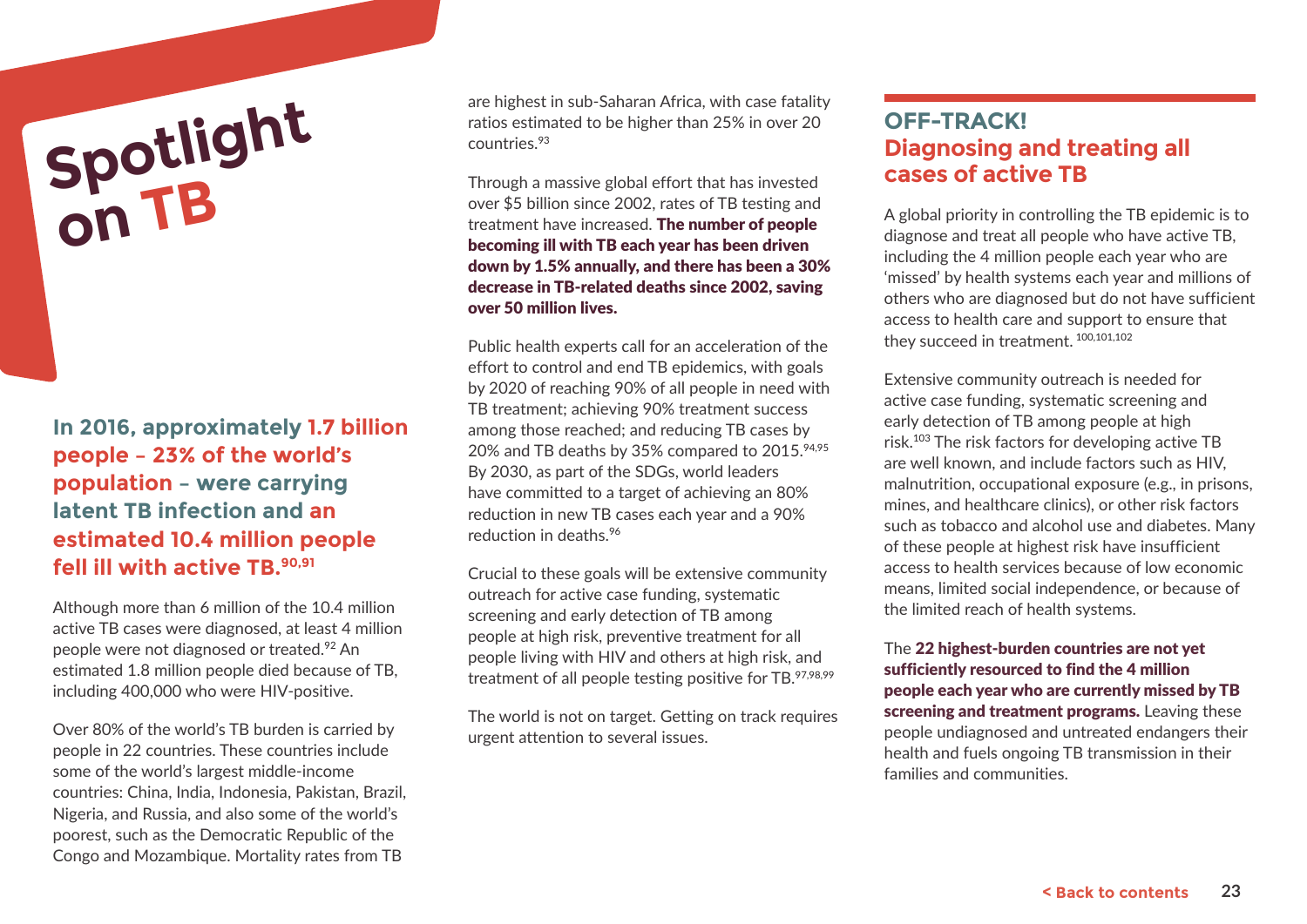#### **HIV is a particular risk for TB:**

An estimated 1.2 million people living with HIV fell ill with active TB in 2016.

Perhaps a third of the 37.6 million people living with HIV are at high risk for active TB and are recommended for routine TB screening and preventive TB treatment.

Africa is home to approximately 75% of people coinfected with HIV/TB, many of them women and girls. They and many others coinfected are currently living or have lived in contexts such as poor or rural communities or prisons or other confined settings, where routine screening, preventive TB treatment, and access to care are unavailable or unreliable.

In other high-burden countries such as Pakistan and Russia, people coinfected with HIV/TB face high levels of stigma, discrimination, criminalization, and poverty because of risk factors such as drug use or incarceration, and thus do not have access to regular screening and preventive treatment for TB.

## **OFF-TRACK! Scale up of preventive TB treatment**

Achieving global TB targets requires annual reductions in TB incidence rates of between 4% and 5% per year by 2020 and 10% per year by 2025, and a reduction of mortality rates to below 10% of cases by 2020 and 6.5% of cases by 2025.

#### The world is currently only reducing annual rates of TB by 1.5% per year, which is steady progress but not at the 10% annual reductions needed to meet global goals.

As noted by WHO in its 2017 Global TB Report, annual 10% decreases in TB incidence have only been documented as resulting from TB control efforts in the context of national universal health coverage combined with broader social and economic development, such as seen in countries in western Europe during the 1950s and 1960s.

With enough domestic and international investment, intensive public health efforts in sub-Saharan Africa and South and Southeast Asia could reach most people at highest risk for TB with regular screening and prevention. Systematic screening, early detection, and preventive treatment for TB are highly effective in identifying and preventing illness, especially when targeted to those at highest risk such as people known to be HIV-positive, people exposed in settings such as prisons or mines, or people who are malnourished or with other risk factors.

Current levels of domestic and international funding are not at the needed scale in any of the 22 highest-burden countries.

Increased investment, including through the Global Fund, is needed to achieve an end to TB by 2030.

## **OFF-TRACK! Access to TB medicines and diagnostics and prevention of drug resistance**

In 2016, at least 5% of the world's TB cases were drug resistant, mostly due to a lack of routine TB screening and incomplete or improper TB treatment. Approximately 600,000 new cases had resistance to rifampicin, the most effective first-line drug. Most (490,000) of those cases were multidrug-resistant (MDR-TB) to both isoniazid and rifampin, and approximately 30,000 TB cases were extensively drug-resistant (XDR-TB), meaning resistant to four commonly used anti-TB drugs. XDR-TB cases have been confirmed in more than 120 countries around the world.<sup>104,105</sup>

Experts estimate that only 60% of drug-resistant cases are currently being identified and treated each year. Roll-out of two newer medicines, bedaquiline and delamanid, for the treatment of MDR-TB has reached only 16% of people who need these medicines.106 An estimated 95% of people in need of specialized treatment for drug-resistant TB – over 500,000 people in 2016 – lack access to the necessary medicines.107

This emerging drug resistance is a major threat to the global TB response. Not only do people who contract MDR-TB or XDR-TB require longer more expensive treatment and care and have worse health outcomes, but countries must redirect limited resources to the more intensive treatment and care required, which can weaken broader efforts for TB prevention and control.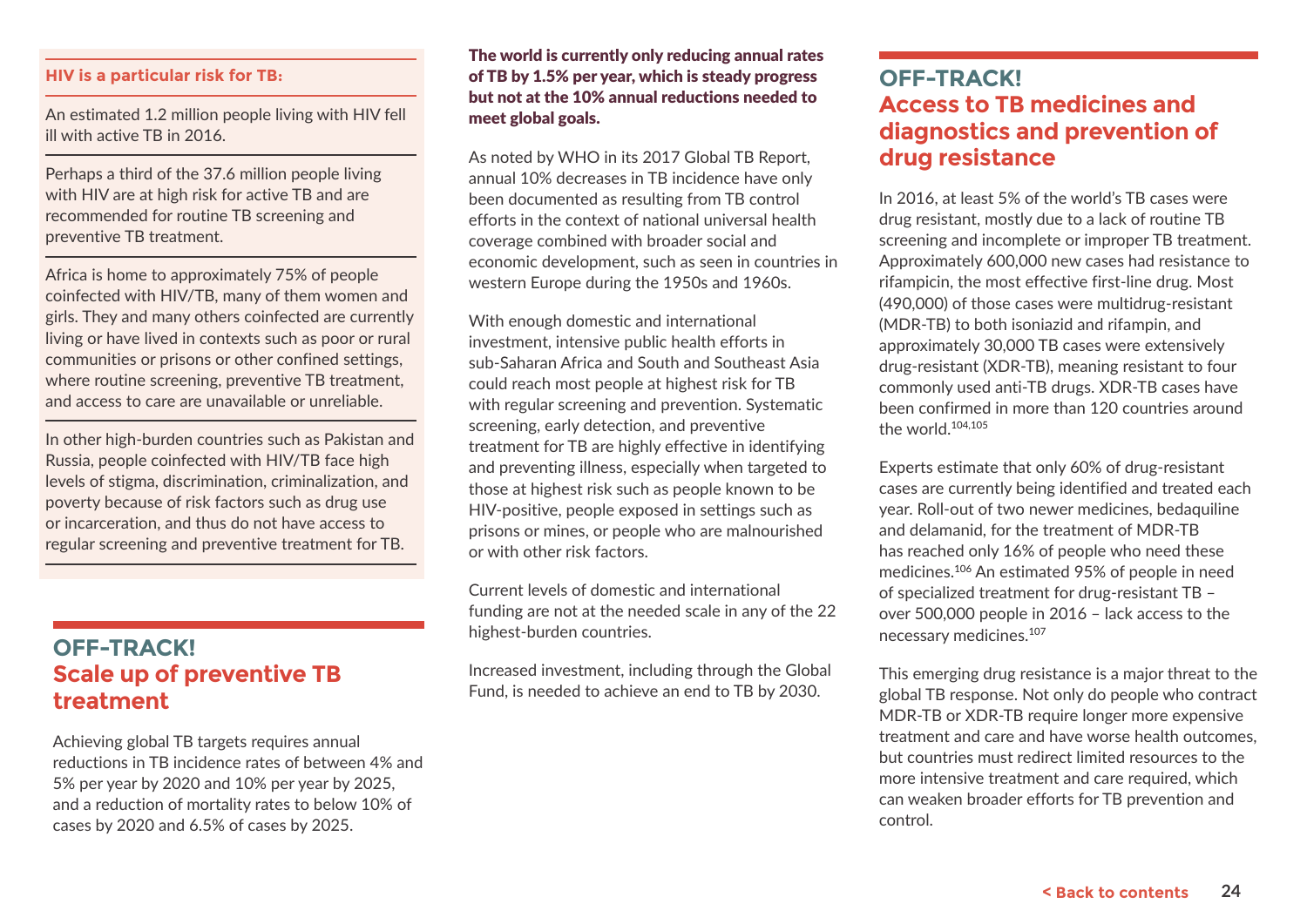TB medicines, especially isoniazid and rifampicin, are globally accessible and affordable largely because of global pooled procurement through the TB Global Drug Facility. Established in 2001, the TB Global Drug Facility now purchases and delivers over 24 million TB treatment courses to 133 countries every year. By doing that, it has helped to create a predictable and sizeable market for potential pharmaceutical producers and has negotiated low costs and steady supplies for countries for faster local drug registration and more efficient national procurement. Yet several TB medicines that can be affordably produced at generic prices are not yet accessible at those lower prices in many high-burden countries because of patent restrictions and limited reach of pooled procurement mechanisms.108,109

The world's countries must accelerate investments to ensure worldwide routine rapid TB, HIV and other screening for key populations, treatment of all people testing positive for TB, research to validate optimized shortened regimens, and detection and treatment of all MDR-TB and XDR-TB. The TB Global Drug Facility also needs full funding as a cornerstone of strengthened efforts expand accessibility and affordability of TB medicines.

## **OFF-TRACK! International and domestic financing of the TB response**

Full funding of a scaled-up effort against TB is projected to be about \$13 billion per year, with most of this required in the 22 highest-burden countries.110,111

**If the total \$13 billion annual funding goal were achieved, experts calculate that each year:**

**million 7 million people will not become ill from TB**

**> 1.5**

**Lives will be saved**

**an anticipated \$1.2 trillion in economic RETURN ON INVESTMENT**

There is a huge gap between that amount and current funding levels. Spending on TB by low- and middle-income countries reached a record level of \$6.9 billion in 2017.112 International assistance contributed an additional \$1.1 billion or 14% of the total, an essential part of the global investment against TB.

Yet the total 2017 investment - approximately \$8 billion – is less than two-thirds of what experts say is required to end TB epidemics.

Meeting worldwide investment needs estimates of \$13 billion per year implies the world's wealthiest countries contributing at least \$1.3 billion, including at least \$850 million allocated through the Global Fund, an 18% increase over Global Fund resources for TB in 2017. If the total \$13 billion annual funding goal were achieved, experts calculate that each year more than 1.5 million lives will be saved, 7 million people will not become ill from TB, and there will be an anticipated \$1.2 trillion in economic return on investment.

**The world's countries must mobilize the annual \$13 billion in investment against TB without delay.** 

**FIVE KEY ASKS for the September 2018 UN High-Level Meeting on TB:**

- **1 Reach all people by closing the gaps on TB diagnosis, treatment and prevention**
- **2 Transform the TB response to be equitable, rights-based, and people-centered**
- **3 Accelerate development of essential new tools to end TB**
- **4 Invest the funds necessary to end TB**
- **5 Commit to decisive and accountable global leadership, including regular UN reporting and review**

For more information about key advocacy issues and demands related to TB and the upcoming United Nations High Level Meeting, please visit the GFAN website at:

http://www.globalfundadvocatesnetwork. org/campaigns/un-high-level-meeting-on-tb/ community-resources-for-the-tb-hlm/#.Wya\_ aVMvxE4]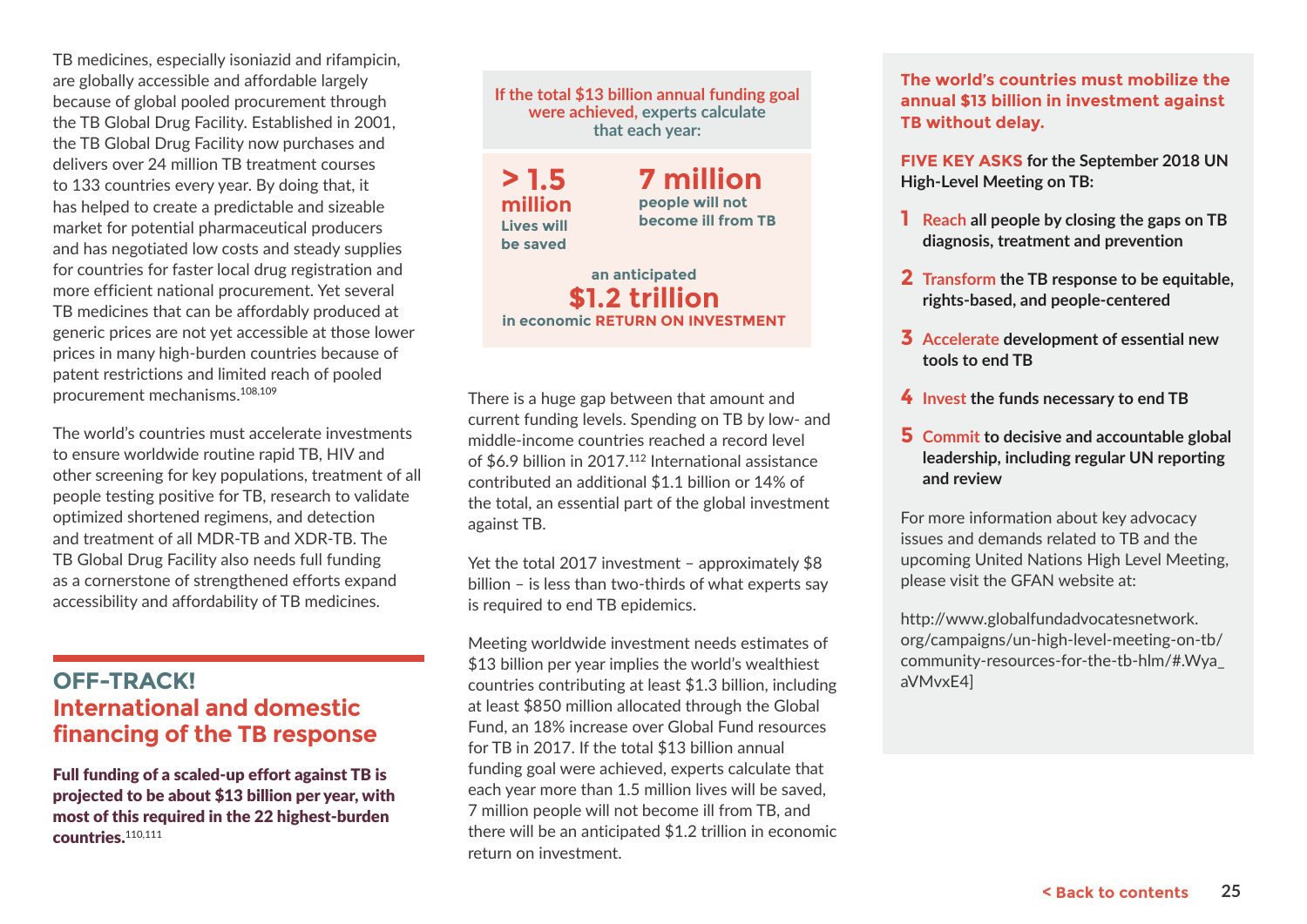# **Spotlight on malaria**

Nearly half of the world's population – about 3.2 billion people – are at risk of malaria.<sup>113</sup> In 2016, an estimated 216 million cases of malaria occurred worldwide, and approximately 445,000 people died because of the infection. Over 300,000 of those deaths were among children under the age of five. A total of 91 countries reported malaria transmission in 2016, but countries of sub-Saharan Africa had 88% of the world's malaria cases and 90% of the world's deaths.

Through a major global health effort during the past 18 years, the world has made progress in controlling malaria. A total of 582 million insecticide-treated mosquito nets (ITNs) were distributed globally during 2014–2016, including 505 million in Africa alone. Approximately 4 million buildings in high-burden African countries were treated with indoor residual spraying (IRS) to control mosquito populations. An estimated 312 million rapid diagnostic tests (RDTs) for malaria were delivered globally in 2016, with 269 million of these going to Africa, and an estimated 409 million treatment courses of artemisinin-based combination therapy (ACT) were procured by countries in 2016.

As a result of such efforts, annual malaria cases have dropped by 42% since 2000, and annual malaria deaths have been cut by 60%. This translates into nearly 7 million lives saved, most of them infants and children. Kyrgyzstan and Sri Lanka were certified by WHO as malaria free in 2016, and thousands of deaths were prevented in countries such as Ethiopia, India, and Nigeria. Elimination of malaria transmission by 2030 is now a goal for 35 countries, and experts have set targets of a 90% reduction in malaria cases and malaria deaths in the remaining 56 countries and preventing 3 billion malaria cases and over 10 million deaths. These ambitious goals have been taken up by global and regional initiatives that are promoting collaboration across borders in regions such as Central America, West and Central Africa, Southern Africa, and Southeast Asia.114,115

Despite these achievements, WHO in its 2017 World Malaria Report warns that global progress made against malaria since 2000 is now stalling and that further progress is not certain, placing millions of people at risk of resurgent epidemics.

Malaria is a disease prone to fast resurgence if investments in malaria control are not sustained or reduced. In 61 countries during the past century, especially in the late 1960s when malaria programs were scaled back due to lack of funding and political commitment, malaria resurged, increasing by 10-fold in many cases during a period of five years or less.116,117 People lose partial immunity to malaria when not



**Nearly half of the world's population - about 3.2 billion people are at risk of malaria**

continually exposed, and so resurgence of malaria after years of control can be especially costly in causing widespread illness in newly susceptible populations. The only way to prevent this from happening is an acceleration of the effort to completely eliminate malaria transmission in the 35 countries where it is most possible and then focus resources on achieving and sustaining malaria control in the remaining 56 countries.

**The world is not on target. Action is needed now** to meet international targets in the face of plateauing global funding, substantial coverage gaps, competing political priorities and the emergence of drug and insecticide resistance. Getting back on track requires urgent attention to several issues.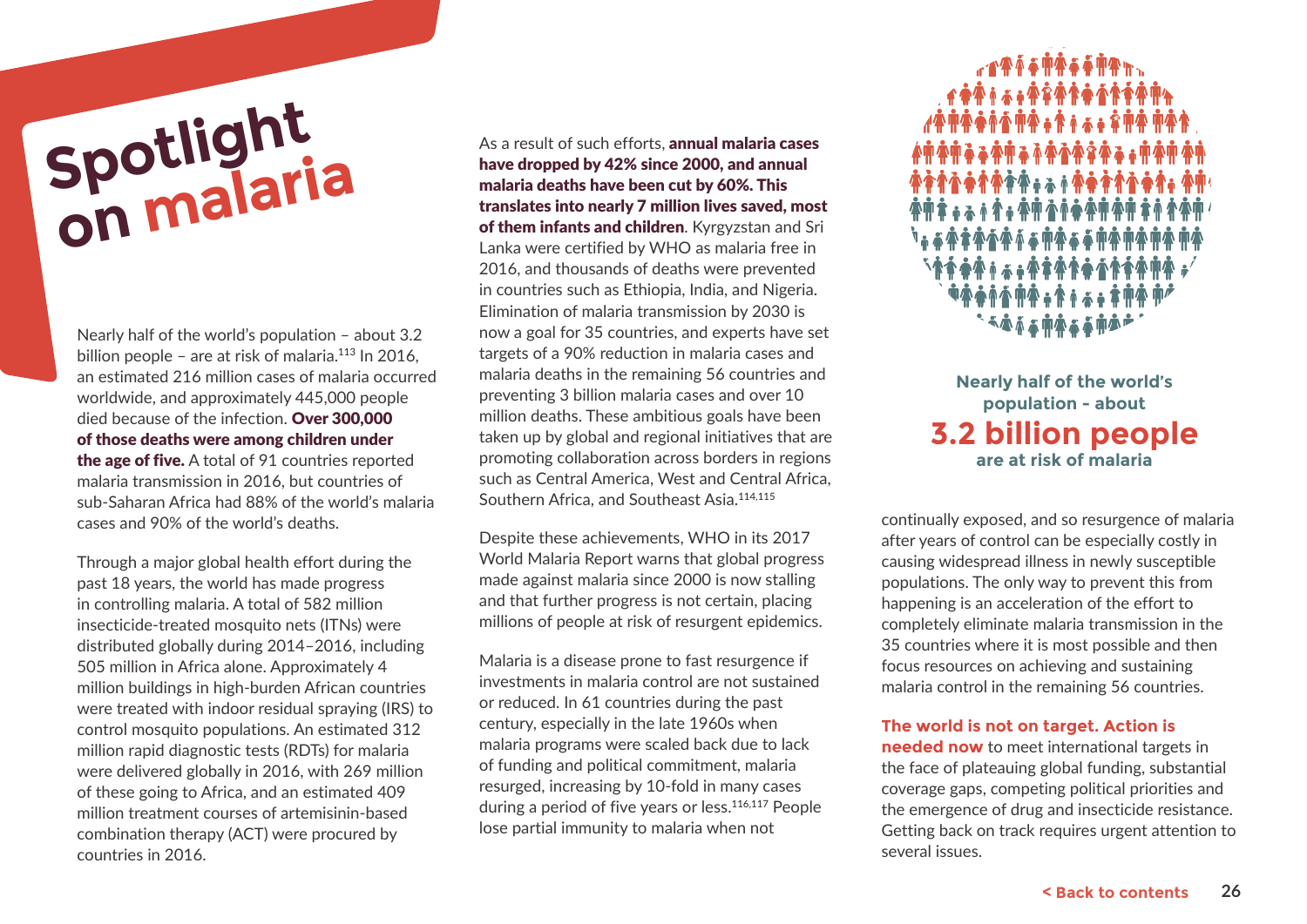## **OFF-TRACK! Substantial coverage gaps in Africa**

More than 30 countries have significant gaps in malaria prevention and treatment. They include large African countries with high rates of malaria, such as the Côte d'Ivoire, the Democratic Republic of the Congo, Mozambique, Nigeria, and Tanzania, and smaller yet extremely low-income and resource-constrained countries such as Burundi, the Central African Republic, Niger, and Guinea-Conakry. Some notable challenges in such countries include the following:

- Although 80% of African households now have at least one insecticide-treated net (ITN), nearly half (46%) of people are not yet sleeping under a net and therefore are not benefitting from this protection.
- In African clinics, nearly 90% of fevers suspected as malaria are now tested. This is positive for those who make it to see a health worker, but too many people are not accessing health care when they have a fever. Experts calculate that in 2016, more than two-thirds (39%) of African children who fell ill with fevers did not get access to any form of health care, and thus were not tested for malaria.118

Issues of drug and insecticide resistance also highlight the urgent need to further scale up malaria prevention and treatment programs to maintain control of epidemics and prevent resurgence:

- Pyrethroids, until recently the leading class of insecticide used on bed nets and in indoor residual spraying, are becoming less effective for mosquito control in many high-burden African countries because of mosquito resistance. Switches are required to more expensive organophosphate insecticides.119
- Current methods for mosquito control, notably insecticide-treated nets and indoor residual spraying, only reduce mosquito populations that feed and rest indoors. Yet mosquito populations that can feed and rest outdoors are not affected by these prevention methods. Even in the bestcase scenario of universal bed net coverage, novel strategies are needed to target malaria transmission carried out by outdoor-biting mosquitoes.
- Furthermore, artemisinin, the leading drug in malaria treatment, is facing resistant strains of the malaria parasite. If this trend is not is not controlled, artemisinin will need replacement by yet-to-be-developed alternative treatments, which will potentially increase the cost and difficulty of achieving universal treatment coverage.

Accelerated investment is needed now to close the gap in malaria prevention and treatment, especially in Africa.

## **OFF-TRACK! Prevention for women, children, and other vulnerable populations**

In all regions of the world, malaria control programs are needed to improve the health of women, children, and key and vulnerable populations, by improving people's living situations to better protect them from mosquitoes and expanding access to basic health services as an essential part of public health.

Children under the age of five and pregnant women are biologically more susceptible to falling ill from malaria and suffer the highest rates of malariarelated illness. Their vulnerability translates to days of caring for sick family members, days of missed work and school, and greater economic insecurity. All women and children also face barriers in accessing appropriate prevention, treatment, and care, and bear a disproportionate burden from malaria (and thus disproportionate need):

• In 2016 in the highest-burden countries of Africa, some 4 million pregnant women were given at least three doses of preventive treatment (IPTp) to protect them from malaria during pregnancy. However, the coverage achieved that year represented only 19% of pregnant women in the countries reporting and only 11% of the estimated 35 million pregnant women in Africa who could benefit from IPTp each year.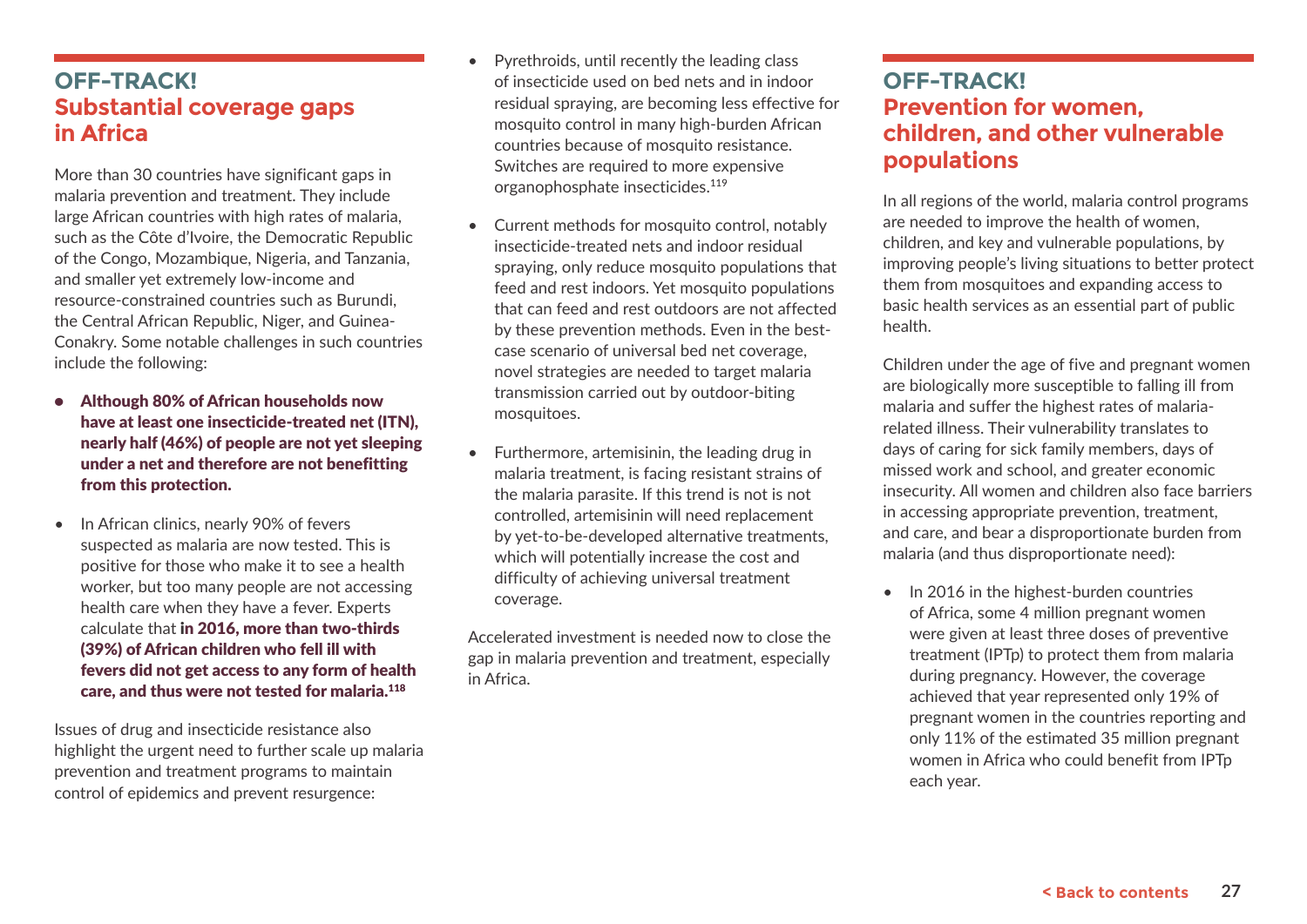• In countries of the Sahel region of Africa with highly seasonal malaria, a major campaign in 2016 reached 15 million children with preventive treatment to protect them from malaria during the months when malaria is most likely to be transmitted. But this success showed the distance yet to be travelled, for this preventive treatment campaign reached only 54% of the children in the region who could have benefitted from that intervention.

Throughout the world, malaria rates are also higher among the economically poorest populations, including mobile and migrant populations, people in humanitarian crises, and indigenous and rural communities. Susceptibility and high rates are often driven by environmental circumstances that increase exposure to mosquitoes, reduce access to prevention interventions or diagnosis and treatment, and cause poor nutrition and weakened immune systems that increase susceptibility to illness.

People in humanitarian emergencies and in fragile states are particularly vulnerable to malaria because of the breakdown of health services, displacement of health workers, movement of non-immune people to endemic areas, and concentrations of people in high-risk, high-exposure settings.120,121 Examples of malaria-related vulnerability in cases of conflict or political, social, or environmental upheaval include recent malaria outbreaks in the Rohingya refugee camps in Bangladesh, Nigeria (Borno State), South Sudan, and Yemen; the rapid spread of malaria cases in Venezuela as people flee national economic and social crises; and persistently high rates of malaria-related illness and deaths in

West and Central African countries such as the Central African Republic, the Democratic Republic of the Congo, and Guinea-Conakry.

Intensified and expanded programming is needed to address malaria among the world's women, children, and other vulnerable populations.

## **OFF-TRACK! International and domestic financing of the malaria response**

In high-burden countries, malaria costs countless days lost to illness, days absent from school or work, and household costs and health system costs related to illness. Preventing a case of malaria costs only an average of \$5–\$8, making it one of the world's most cost-effective public health interventions, second only to routine immunizations. Cost-benefit analyses suggest a 40:1 return on malaria-related investments, with every dollar spent on malaria control resulting in as much as \$36 in economic gain. $122,123$  In some parts of Africa, it has been postulated that lifting the heavy burden of malaria-related illness from households, health systems, and economies could boost national economies by over 1%.124

Analysis shows that the projected gains during 2019–2030 of achieving the 2030 targets set by the RBM Partnership to End Malaria, when compared to reverting to 2007 levels of effort, would be 3.7 million fewer malaria deaths (including 2.5 million fewer deaths among children), 2 billion fewer malaria cases, 1 billion fewer working days

lost to illness, and over \$4 trillion in increased economic output and \$5 billion in savings to health systems and households.

Malaria control is thus a high priority toward achieving the SDGs, especially for countries in sub-Saharan Africa. In 2016, approximately \$2.7 billion was invested in efforts to control malaria. Nearly a third of this investment was from malaria-endemic countries – mostly middle-income countries of Asia and Latin America – for health programs inside their own countries. Over two-thirds of global investment (\$1.9 billion) was contributed from the world's wealthiest countries, with most of this, about \$1 billion, directed through the Global Fund.

WHO and other global health experts calculate that \$6.5 billion is needed annually by 2020, with a total of \$100 billion needed by 2030, to achieve the significant and steady reductions in malaria cases and deaths and elimination of malaria transmission in target countries called for by global strategies.

#### Global investments in 2016 of \$2.7 billion were less than half (41%) of what experts calculated as the sum needed.

Significant increases in international funding are needed to get back on track toward ending malaria epidemics.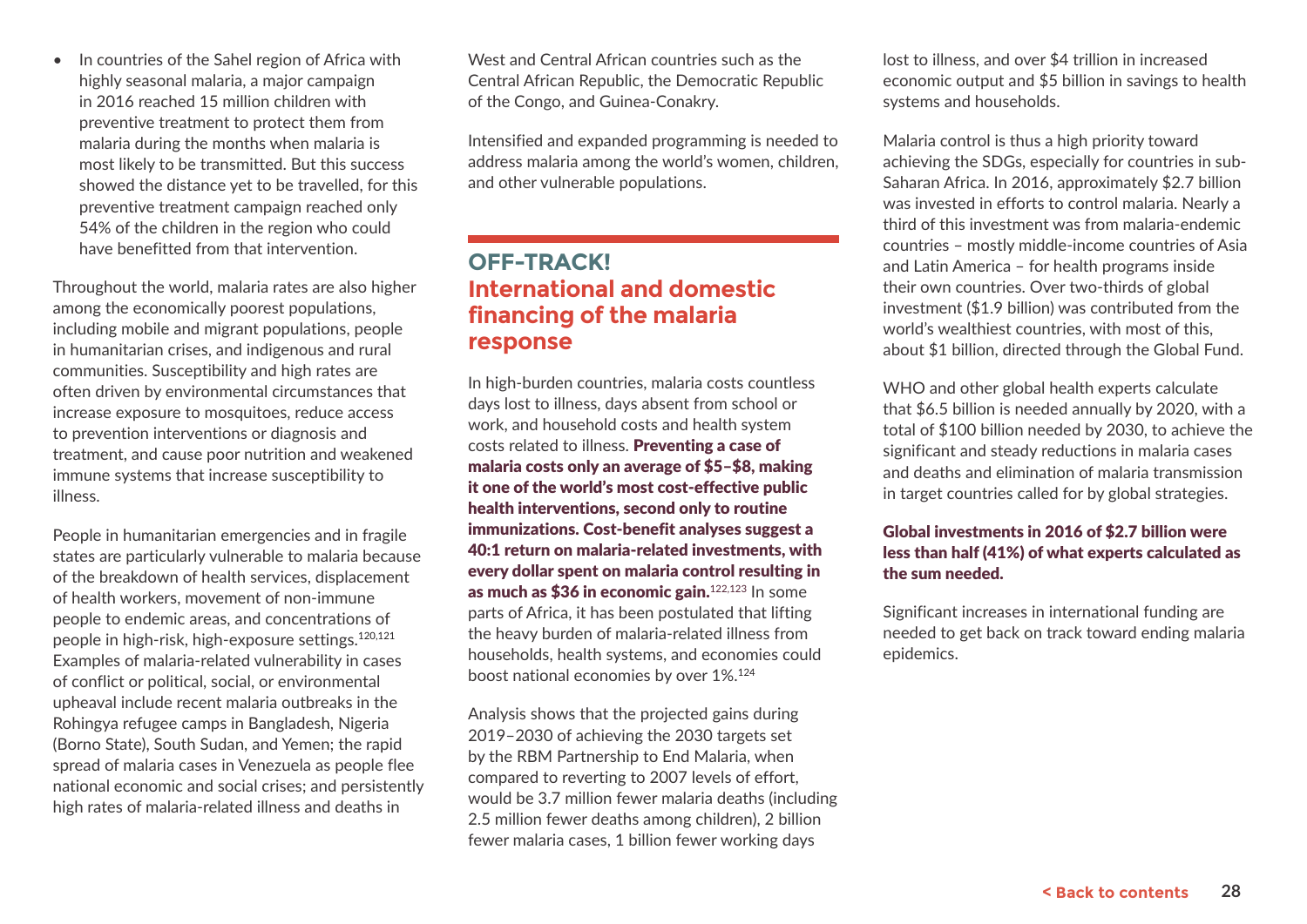## **Acknowledgements**

This document, Get Back on Track, was commissioned by International Civil Society Support (ICSS) for the Global Fund Advocates Network (GFAN).

All data in this document are from the Global Fund, UNAIDS, the Stop TB Partnership, or the RBM Partnership to End Malaria unless otherwise cited.

Many individuals were involved in this document's conceptualization and review. Many thanks especially to: Kerstin Akerfeldt, Brook Baker, Dave Burrows, Chris Collins, Revanta Dharmarajah, Khalil Elouardighi, María Encinas, David Gold, Sergey Golovin, Julia Greenberg, Jamila Headley, Katy Kydd Wright, Erica Lessem, Arturo Marcano, RD Marte, Rosemary Mburu, Caroline Maxwell, Othman Mellouk, Olive Mumba, Michael O'Connor, Rachel Ong, Jean Pasteur, Alysa Remtulla, Peter van Rooijen, Joan Tallada, Ivan Varentsov, Gregory Vergus, and Alix Zuinghedau. Thanks also to the staff of the Global Fund for their review and comments. The lead writer of this document is Sam Avrett and design and layout is by Fruit Design LLC.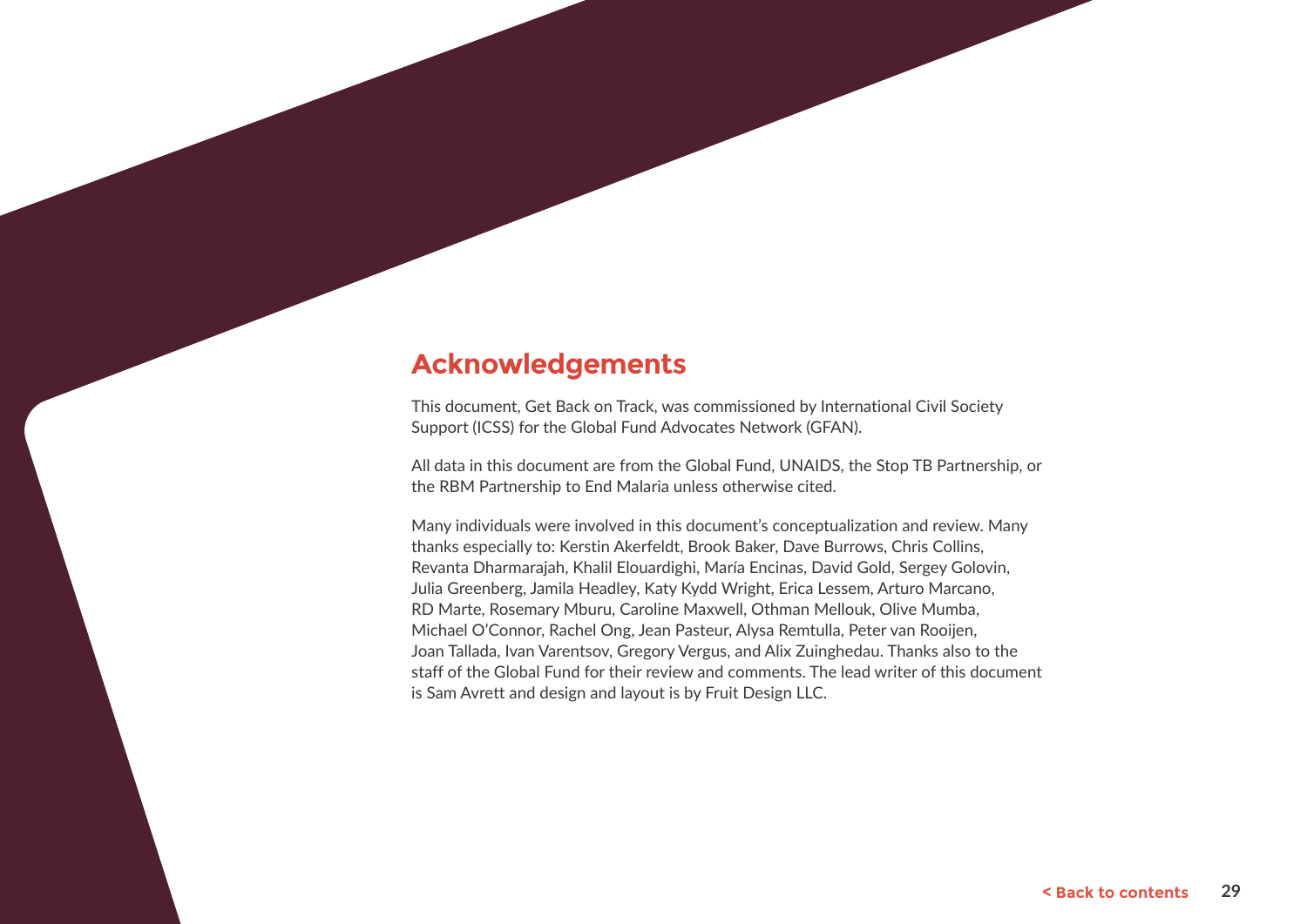## **Endnotes**

- 1 See www.un.org/development/desa/family/ and www.unicef.org
- 2 Global Fund. HER: HIV Epidemic Response. 2018. www. theglobalfund.org/en/her/
- 3 Snow KJ, Nelson LJ, Sismanidis C, et al. Incidence and prevalence of bacteriologically confirmed pulmonary tuberculosis among adolescents and young adults: a systematic review. Epidemiology and Infection 1–8. 2018. https://doi.org/10.1017/ S0950268818000821
- 4 RBM Partnership to End Malaria. Investing in malaria in pregnancy in Sub-Saharan Africa. 2014. www.unicef.org/health/files/Malaria\_ infographic\_final.pdf
- 5 Foundation for AIDS Research (amfAR). HIV statistics. 2018. www. amfar.org/worldwide-aids-stats/
- 6 Stop TB Partnership. Leave no one behind: Key population briefs. 2016. www.stoptb.org/news/stories/2016/ns16\_018.asp
- 7 AfricaCheck. 2016. https://africacheck.org/reports/does-an-africanchild-die-from-malaria-every-30-seconds/
- 8 Global Fund funding model. www.theglobalfund.org/en/fundingmodel/
- 9 United Nations. The 2030 Agenda for Sustainable Development. 2015. https://sustainabledevelopment.un.org/post2015/ transformingourworld
- 10 Danish Institute for Human Rights. Human rights and the 2030 agenda for sustainable development. 2018. www.humanrights.dk/ our-work/sustainable-development/human-rights-sdgs
- 11 United Nations Office of the High Commissioner of Human Rights. Universal human rights index. 2018. uhri.ohchr.org/en
- 12 Danish Institute for Human Rights. UPR-SDG data explorer. www. humanrights.dk
- 13 Reporters Without Borders. World press freedom index. 2018. https://rsf.org/en/ranking
- 14 The Economist. Democracy Index. 2018. www.economist.com/ graphic-detail/2018/01/31/democracy-continues-its-disturbingretreat
- 15 World Economic Forum. The Global Gender Gap Report. 2017. www.weforum.org/reports/the-global-gender-gap-report-2017
- 16 World Health Organization. HIV Drug Resistance Report. 2017. www. who.int/hiv/pub/drugresistance/hivdr-report-2017/en/
- 17 World Health Organization. Global Tuberculosis Report. 2017. www. who.int/tb/publications/global\_report/en/
- 18 Global Alliance for TB Drug Development. Drug resistance: A response to antimicrobial resistance includes tackling TB. 2018. www.tballiance.org/why-new-tb-drugs/antimicrobial-resistance
- 19 Cox V, Brigden G, Crespo RH, et al. Global programmatic use of Bedaquiline and Delamanid for the treatment of multidrugresistant tuberculosis. IJTLD. 2018. www.ncbi.nlm.nih.gov/ pubmed/29562988
- 20 World Health Organization. Questions and answers about the global plan for insecticide resistance management in malaria vectors. 2016. www.who.int/malaria/media/insecticide\_resistance\_ management\_qa/en/
- 21 Funding for research and development to develop, test and roll out new health produces including drugs, diagnostics and vaccine for HIV, TB and malaria is inadequate. For example, The Global Plan to End TB calls for \$9 billion for TB R&D between 2016 and 2020; however, TB research currently receives only one-third of this target annually—and the majority is provided by just five funders. For more information, see http://gfinder.policycuresresearch.org/
- 22 Global Fund. Sourcing and management of health products. www. theglobalfund.org/en/sourcing-management/
- 23 United Nations. Report of the United Nations Secretary-General's High-Level Panel on access to medicines. 2016. www. unsgaccessmeds.org/reports-documents
- 24 International Treatment Preparedness Coalition. Global summit refocuses the fight for access to medicines. 2018. http://itpcglobal. org/global-summit-refocuses-fight-access-medicines/
- 25 As one example of effective monitoring of accessibility of medicines and health services, in Russia, ITPCru, a regional network of HIV treatment activists, developed a website, www.pereboi.ru, through which people throughout the country can report on shortages of HIV, HCV and tuberculosis medications. In 2017, patients and providers were able to use this site to report 509 disruptions in the supply of HIV medicines and diagnostics across 45 regions of the Russian Federation, generating evidence then used by advocates to gain attention and support from national and regional authorities. See http://itpcru.org/2018/04/18/analiz-zakupok-arv-preparatov-vrf-v-2017-godu/
- 26 Institute for Health Metrics and Evaluation (IHME) data accessed 2018. IHME calculations of international development assistance for health are downloadable at: http://ghdx.healthdata.org/record/ development-assistance-health-database-1990-2017 **These data can be viewed on an interactive visualization site:** http://ihmeuw. org/4g6n IHME calculations of domestic government spending on HIV per country per year can be downloaded here: http://ghdx. healthdata.org/record/global-hivaids-spending-2000-2015 **and can be explored on a visualization site at:** http://ihmeuw.org/4g6o
- 27 Global Burden of Disease Health Financing Collaborator Network (2018) Trends in future health financing and coverage: future health spending and universal health coverage in 188 countries, 2016–40.
- 28 The SDG targets call for an additional \$274 billion per year (\$41 per person) in LMICs to save 97 million lives, increase human life expectancy in LMICs by 3.1-8.4 years, and otherwise make progress to meeting the SDG 3 targets by 2030. - Stenberg K, Hanssen O, Edejer TT, et al. (2017) Financing transformative health systems towards achievement of the health Sustainable Development Goals: a model for projected resource needs in 67 low-income and middleincome countries. Lancet. July 2017.
- 29 The Global Fund works intensely with implementing governments to increase domestic financing for health, offering 15 percent or more of a country's grant allocation as a co-financing incentive. This funding becomes accessible when countries commit additional funds to their own health response. According to the Global Fund Investment Case in 2016, every USD\$100 million contribution to the Global Fund supports USD\$300 million in domestic investment toward the three diseases.
- 30 Global Burden of Disease Health Financing Collaborator Network (2018) Spending on health and HIV/AIDS: domestic health spending and development assistance in 188 countries, 1995–2015.
- 31 The Paradigm Shift 2016-2020: Global Plan to End TB, Stop TB Partnership and UNOPS, 2015
- 32 WHO Global Tuberculosis Report 2017
- 33 According to the World Health Organization. World Malaria Report, 2017, governments of endemic countries are contributing 31% of total funding to the malaria effort, with 69% contributed from international sources.
- 34 Institute for Health Metrics and Evaluation (IHME). Financing global health, 2017. pp 53-59. www.healthdata.org/sites/default/files/ files/policy\_report/FGH/2018/IHME\_FGH\_2017\_fullreport.pdf
- 35 Global Fund Advocates Network. Ready, Willing, and Able? Challenges Faced by Countries Losing Global Fund Support. 2015. www.globalfundadvocatesnetwork.org/resource/ready-willing-andable-challenges-faced-by-countries-losing-global-fund-support/#. Wh76ssh1bIU
- 36 Aidspan. More is known about the impact of the new allocation methodology. 2016. www.aidspan.org/gfo\_article/more-knownabout-impact-new-allocation-methodology
- 37 Global Fund. Building resilient and sustainable systems for health through Global Fund investments, March 2017. www.theglobalfund. org/media/4759/core\_resilientsustainable systemsforhealth\_infonote\_en.pdf
- 38 The targets associated with '90-90-90' refer to 90 percent of people living with HIV knowing that they have the virus, 90 percent of those diagnosed with HIV having access to HIV treatment, and 90 percent of those treated for HIV achieving sustained viral suppression. These targets are at the core of the UNAIDS Fast-Track agenda introduced in 2014.
- 39 UNAIDS. Fast track strategy 2014 and update 2016. www.unaids. org/en/resources/documents/2016/unaids\_fast-track\_update\_ investments\_needed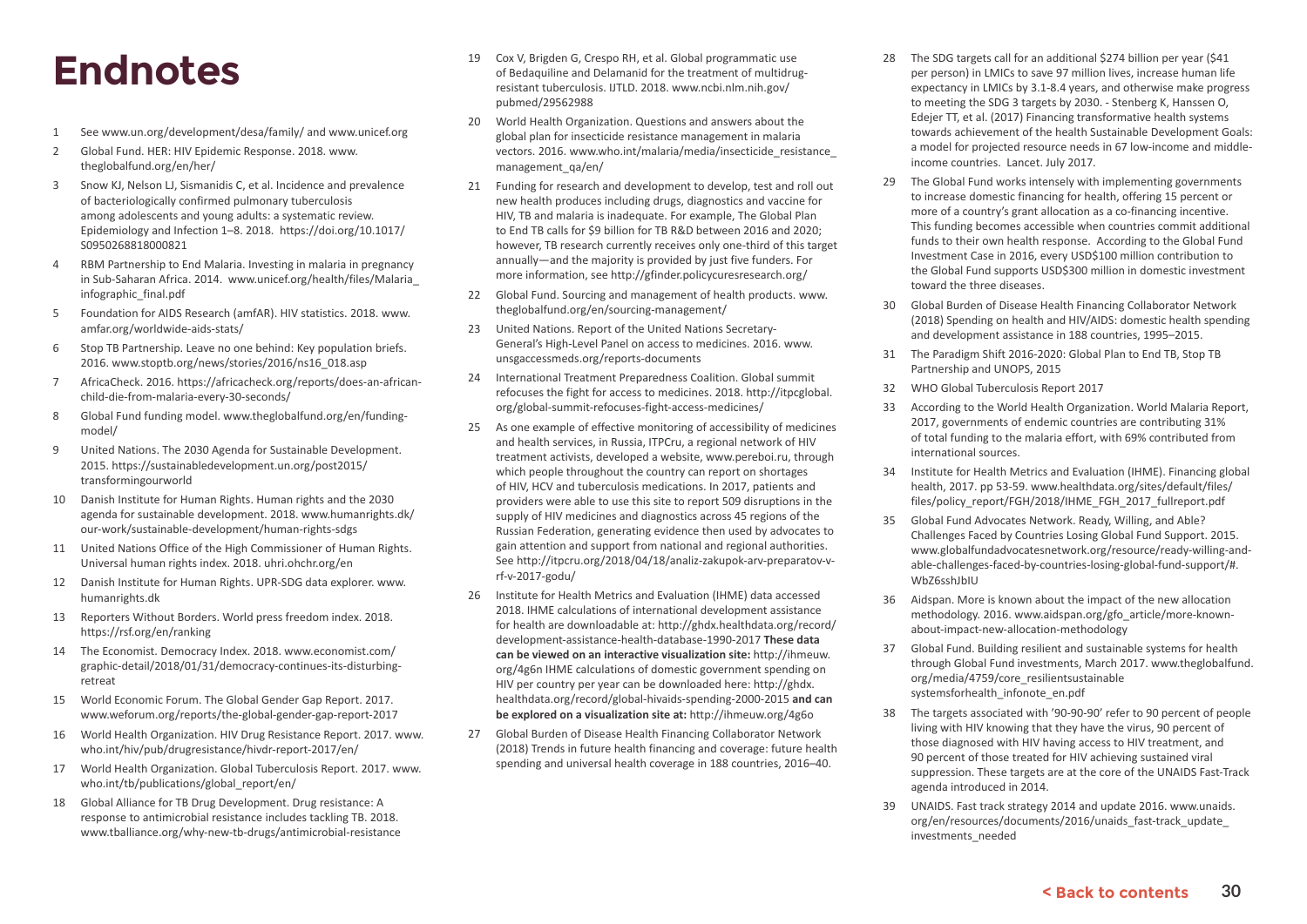- 40 United Nations General Assembly. Political declaration on ending AIDS. 2016. www.unaids.org/en/resources/documents/2016/2016 political-declaration-HIV-AIDS
- 41 UNAIDS. Fast track strategy 2014 and update 2016. www.unaids. org/en/resources/documents/2016/unaids\_fast-track\_update\_ investments\_needed
- 42 UNAIDS. Ending AIDS: Progress toward the 90-90-90 targets. 2017. www.unaids.org/en/resources/documents/2017/20170720\_ Global\_AIDS\_update\_2017
- 43 UNAIDS. When women lead, change happens. 2017. www.unaids. org/en/resources/documents/2017/when-women-lead-changehappens
- 44 Global Fund. HER: HIV epidemic response for women and girls. 2017. www.theglobalfund.org/en/her/
- 45 United Nations General Assembly. Political declaration on ending AIDS. 2016. www.unaids.org/en/resources/documents/2016/2016 political-declaration-HIV-AIDS
- 46 UNAIDS. Ending AIDS: Progress toward the 90-90-90 targets. 2017. www.unaids.org/en/resources/documents/2017/20170720\_ Global\_AIDS\_update\_2017
- 47 Stop AIDS. Women's economic empowerment and HIV. 2017. https://stopaids.org.uk/resources/womens-economicempowerment-and-hiv/
- 48 World Economic Forum. The global gender gap report. 2017. www. weforum.org/reports/the-global-gender-gap-report-2017
- 49 International AIDS Society. Clinical models of HIV care for adolescents. 2016. www.iasociety.org/Web/WebContent/File/ meeting report clinical models care adolescent 2016.pdf
- 50 U.S. PEPFAR. Fact sheet: PEPFAR Latest Global Results. 2018. www. pepfar.gov/documents/organization/276321.pdf
- 51 PEPFAR. PEPFAR latest global results. December 2017. www.pepfar. gov/funding/results/
- 52 HealthGap. Deadly impact: How flat funding is undermining U.S. global AIDS programs. 2018. ww.healthgap.org/deadly\_impact\_ report
- 53 UNAIDS. Ending AIDS: Progress toward the 90-90-90 targets. 2017. www.unaids.org/en/resources/documents/2017/20170720\_ Global AIDS update 2017
- 54 United Nations Office of the High Commissioner of Human Rights. Universal human rights index. 2018. uhri.ohchr.org/en
- 55 Danish Institute for Human Rights. UPR-SDG Data Explorer. www. humanrights.dk
- 56 Reporters Without Borders. World press freedom index. 2018. https://rsf.org/en/ranking
- 57 The Economist. Democracy Index. 2018. www.economist.com/ graphic-detail/2018/01/31/democracy-continues-its-disturbingretreat
- 58 Global Fund. Focus on human rights. December 2015. www. theglobalfund.org/media/1224/publication\_humanrights\_focuson en.pdf
- 59 Nobody Campaign. Nobody can disappear from the fight against AIDS. 2018. www.nobodycandisappear.org/
- 60 According to IHME data accessed in March 2018, only 5 of 19 Eastern European countries were receiving more than \$100 million in international development assistance for health: Kyrgyzstan, Moldova, Tajikistan, Ukraine, and Uzbekistan.
- 61 Open Society Foundations. Lost in translation: Three case studies of Global Fund withdrawal in South Eastern Europe. December 2017. www.opensocietyfoundations.org/sites/default/files/lost-intranslation-20171208.pdf
- 62 World Health Organization. HIV drug resistance report. 2017. www. who.int/hiv/pub/drugresistance/hivdr-report-2017
- 63 International Treatment Preparedness Coalition. Global summit refocuses the fight for access to medicines. 2018. http://itpcglobal. org/global-summit-refocuses-fight-access-medicines/
- 64 For example, see the annual "Special 301 report" produced by the Office of the United States Trade Representative at ttps://ustr.gov/ sites/default/files/files/Press/Reports/2018%20Special%20301.pdf
- 65 For additional reading and case studies, see http:// makemedicinesaffordable.org/en/strategy/challenging-trips-plus/ and http://itpcglobal.org/global-summit-refocuses-fight-accessmedicines/
- 66 Horton S, Gelband H, Jamison D, et al. (2017) Ranking 93 health interventions for low- and middle-income countries by costeffectiveness. PLoS ONE 12(8): e0182951. https://doi.org/10.1371/ journal.pone.0182951
- 67 UNAIDS. How AIDS changed everything. MDG6: 15 years, 15 lessons of hope from the AIDS response. 2015. www.unaids.org/sites/ default/files/media\_asset/MDG6Report\_en.pdf
- 68 UNAIDS Lancet Commission. Defeating AIDS. 2015. www.thelancet. com/commissions/defeating-aids-advancing-global-health
- 69 United Nations General Assembly. Political declaration on ending AIDS. 2016. www.unaids.org/en/resources/documents/2016/2016 political-declaration-HIV-AIDS
- 70 UNAIDS. Stronger together: From health and community systems to systems for health. 2016. www.unaids.org/sites/default/files/ media\_asset/JC2788\_stronger\_together\_en.pdf
- 71 United Nations. Report of the United Nations Secretary-General's High-Level Panel on access to medicines. 2016. www. unsgaccessmeds.org/reports-documents
- 72 UNAIDS. Fast track strategy update. 2016. www.unaids.org/ en/resources/documents/2016/unaids\_fast-track\_update\_ investments\_needed
- 73 Oberth G, Torres MA, Mumba O, and O'Connor M. A quarter for prevention? Global Fund investments in HIV prevention interventions in generalized African epidemics. Universal Journal of Public Health 5(5): 231-241, 2017. www. globalfundadvocatesnetwork.org/wp-content/uploads/2017/08/ UJPH5-17609872.pdf
- 74 Burrows D, Oberth G, Parsons D et al. Transitions from donor funding to domestic reliance for HIV responses. Aidspan and APMGlobal Health, 2016. www.globalfundadvocatesnetwork.org/ wp-content/uploads/2016/04/Aidspan-APMG-2016-Transitionfrom-Donor-Funding.pdf
- 75 Kaiser Family Foundation and UNAIDS. Donor Government Funding for HIV in Low- and Middle-Income Countries in 2016. http://\_ les.k\_.org/attachment/Report-Donor-Government-Funding-for-HIVin-Low-and-Middle-Income-Countries-in-2016
- 76 McGillen, JB., Sharp A, Honermann B, et al. "Consequences of a changing US strategy in the global HIV investment landscape." AIDS. 2017 Nov 28; 31(18): F19–F23. www.ncbi.nlm.nih.gov/pmc/articles/ PMC5690304/
- 77 HealthGap. Deadly impact: How flat funding is undermining U.S. global AIDS programs. 2018. ww.healthgap.org/deadly\_impact\_ report
- 78 Kaiser Family Foundation and UNAIDS. Donor government funding for HIV in low- and middle-income countries in 2016. July 2017. www.kff.org/global-health-policy/report/donor-governmentfunding-for-hiv-in-low-and-middle-income-countries-in-2016/
- 79 The UNAIDS Fast Track strategy recommends continued international assistance for HIV programming in middle-income countries, allocated and targeted according to the magnitude of need in key and vulnerable populations, and comprising approximately 55 percent of HIV spending (\$4.5 billion annually) across 43 lower middle-income countries and 12 percent of HIV spending (\$1.4 billion annually) across 42 upper middle-income countries.
- 80 Resch S, Ryckman T, and Hecht R. Funding AIDS programmes in the era of shared responsibility: an analysis of domestic spending in 12 low-income and middle-income countries. The Lancet Global Health, Vol.3, No.1, e52-e61. 2015.
- 81 Institute for Health Metrics and Evaluation (IHME) data accessed 2018.
- 82 HealthGap. Deadly impact: How flat funding is undermining U.S. global AIDS programs. 2018. ww.healthgap.org/deadly\_impact\_ report
- 83 UNAIDS. Right to health report. 2017. www.unaids.org/ en/20171120 right to health report
- 84 Nobody Campaign. Nobody can disappear from the fight against AIDS. 2018. www.nobodycandisappear.org/
- 85 HealthGap. Deadly impact: How flat funding is undermining U.S. global AIDS programs. 2018. ww.healthgap.org/deadly\_impact\_ report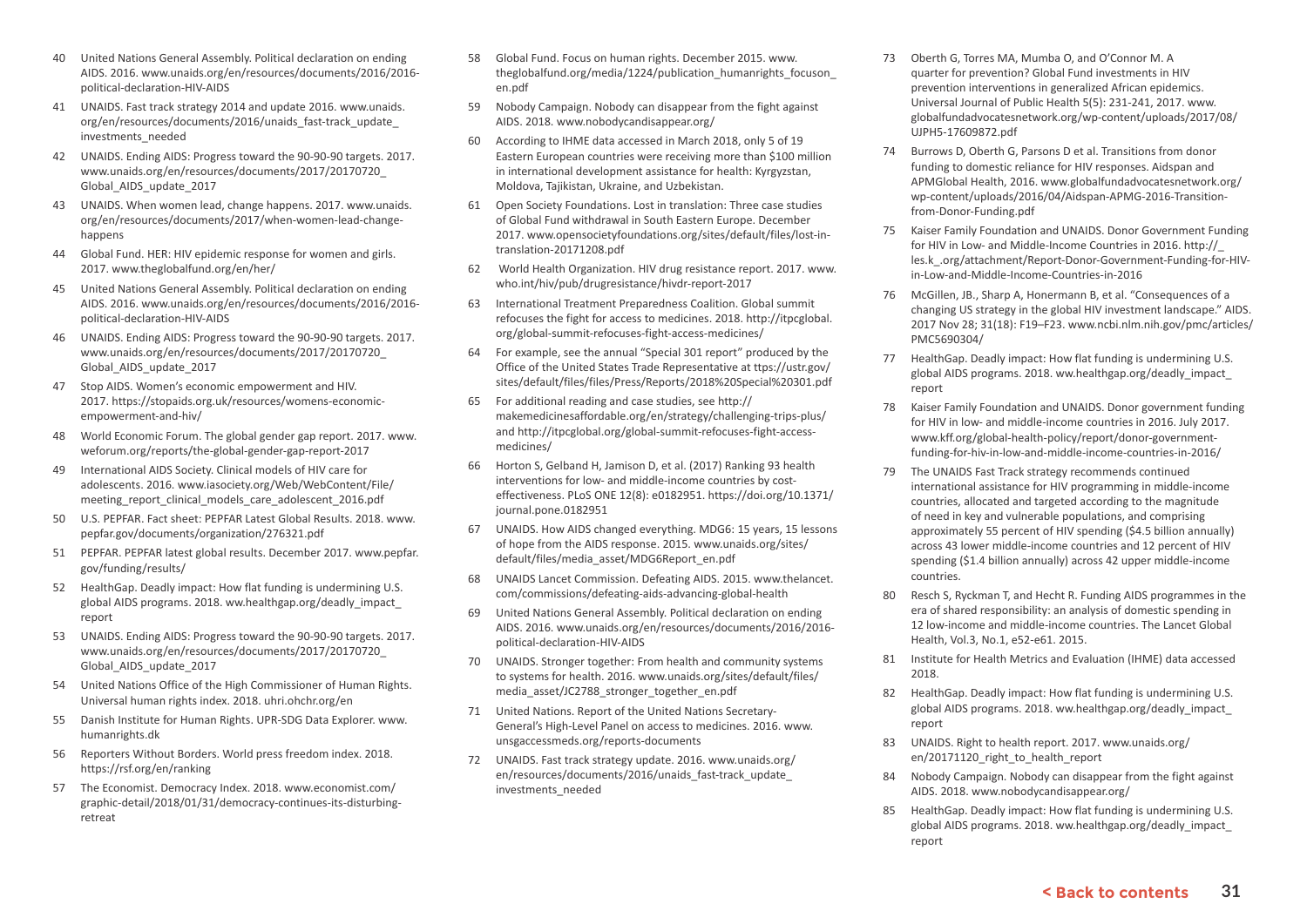- 86 Eurasian Harm Reduction Network. The impact of transition from global fund support to governmental funding on the sustainability of harm reduction programs. www.harm-reduction.org/library/ impact-transition-global-fund-support-governmental-fundingsustainability-harm-reduction-romania
- 87 Eurasian Harm Reduction Network. Action plan to reverse destructive HIV financing trends in middle-income countries. 2017. www.harm-reduction.org/sites/default/\_les/pdf/ mics-actionplan\_\_nal\_dec\_17.pdf
- 88 Burrows D, Oberth G, Parsons D et al. Transitions from donor funding to domestic reliance for HIV responses. Aidspan and APMGlobal Health, 2016. www.globalfundadvocatesnetwork.org/ wp-content/uploads/2016/04/Aidspan-APMG-2016-Transitionfrom-Donor-Funding.pdf
- 89 Global Fund. Technical review panel (TRP) report. October 2017.
- 90 World Health Organization. Global Tuberculosis Report. 2017. www. who.int/tb/publications/global\_report/en/
- 91 Houben RMGJ, Dodd PJ (2016) The Global Burden of Latent Tuberculosis Infection: A Re-estimation Using Mathematical Modelling. PLoS Med 13(10): e1002152. doi:10.1371/journal. pmed.1002152
- World Health Organization. Finding the missing TB cases. 2017. www.who.int/tb/areas-of-work/children/missing\_childhoodtb\_ cases.pdf
- 93 World Health Organization. Global Tuberculosis Report. 2017. www. who.int/tb/publications/global\_report/en/
- 94 World Health Organization. End TB Strategy. www.who.int/tb/ post2015\_strategy/en/
- 95 Stop TB Partnership. Paradigm shift: The global plan to end TB. 2015. www.stoptb.org/global/plan/
- 96 United Nations General Assembly. Political declaration on ending AIDS. 2016. www.unaids.org/en/resources/documents/2016/2016 political-declaration-HIV-AIDS
- 97 Suthar AB, Zachariah R and Harries AD. Ending tuberculosis by 2030: can we do it? Int J Tuberc Lung Dis 20(9):1148–1154. 2016. www. ncbi.nlm.nih.gov/pubmed/27510238
- 98 Reid A, Grant AD, White RG, et al. Accelerating progress towards tuberculosis elimination: the need for combination treatment and prevention. Int J Tuberc Lung Dis. 2015 Jan;19(1):5-9. www.ncbi. nlm.nih.gov/pubmed/25519784
- Treatment Action Group. An activist's guide to the TB LAM test. 2017. http://treatmentactiongroup.org/content/activists-guide-tblam-test
- 100 World Health Organization. Finding the missing TB cases. 2017. www.who.int/tb/areas-of-work/children/missing\_childhoodtb\_ cases.pdf
- 101 Getahun H. Setting the scene: ENGAGE-TB approach for integrated community-based TB activities and finding the missing TB cases. 2018. www.who.int/tb/features\_archive/setting\_the\_scene getahun\_11apr18.pdf
- 102 International Civil Society Support (ICSS) and Global Fund Advocates Network (GFAN). Summary of civil society priority concerns and recommendations regarding the Political Declaration and UN High Level Meeting on TB. April 2018. www.globalfundadvocatesnetwork.org/wp-content/ uploads/2018/05/TB-HLM-Community-Consultation-Matrix.pdf
- 103 Malar J and Smyth C. Stop TB Partnership Consultation on Finding Missing People with TB through Integrated Community-based TB Service Delivery. 2018. www.who.int/tb/features\_archive/addis agenda\_11to13apr2018.pdf
- 104 World Health Organization. Global Tuberculosis Report. 2017. www. who.int/tb/publications/global\_report/en/
- 105 TB Alliance. Drug resistance: A response to antimicrobial resistance includes tackling TB. 2018. www.tballiance.org/why-new-tb-drugs/ antimicrobial-resistance
- 106 Cox V, Brigden G, Crespo RH, et al. (2018). Global programmatic use of bedaquiline and delamanid for the treatment of multidrugresistant tuberculosis. Int J Tuberc Lung Dis. 2018 Apr 1;22(4):407- 412. www.ncbi.nlm.nih.gov/pubmed/29562988
- 107 Médecins Sans Frontières. MSF response to the WHO Global TB Report. 2017. www.msfaccess.org/about-us/media-room/pressreleases/m%C3%A9decins-sans-fronti%C3%A8res-response-worldhealth-organization
- 108 For more information, see: www.theguardian.com/globaldevelopment-professionals-network/2014/jul/07/tb-south-africapatents-drug-resistance-phumeza-tisile-medicins-sans-frontieres and www.fixthepatentlaws.org/wp-content/uploads/2016/09/ MSF-FTPL-report-final-version.pdf (pp 48 - 51 on MDR TB drugs) and www.lawyerscollective.org/news/indian-civil-society-pushesgovernment-use-compulsory-license-mdr-tb-drugs
- 109 Estimated generic prices were \$8–\$17/month for bedaquiline, \$5–\$16/month for delamanid, \$11–\$34/month for pretomanid, \$4–\$9/month for linezolid, \$4–\$9/month for sutezolid, \$4–\$11/ month for clofazimine and \$4–\$8/month for moxifloxacin. These estimated generic prices were 87%–94% lower than the current lowest available prices for bedaquiline, 95%–98% for delamanid and 94%–97% for linezolid.
- 110 World Health Organization. Global Tuberculosis Report. 2017. www. who.int/tb/publications/global\_report/en/
- 111 International Union Against Tuberculosis and Lung Disease. Briefing note for the United Nations High-Level Meeting on TB. 2018. www. theunion.org/news-centre/introduction/TheUnion\_HLM\_Briefing-Note.pdf
- 112 Institute for Health Metrics and Evaluation (IHME) data accessed 2018.
- 113 Unless otherwise notes, all statistics are derived from the WHO World Malaria Report (2017), the WHO Global Technical Strategy for Malaria (2015), and the 2015 Roll Back Malaria Action and Investment to defeat Malaria (AIM) Strategy 2016 -2030.
- 114 President's Malaria Initiative. Expansion to five new countries in West and Central Africa. 2018. https://borgenproject.org/pmiexpansion-new-countries/
- 115 Unitaid. Unitaid sharpens and intensifies its interventions against malaria. April 2018. https://unitaid.eu/news-blog/unitaid-sharpensand-intensifies-its-interventions-against-malaria
- 116 Cohen, J. M. et al. Malaria resurgence: a systematic review and assessment of its causes. Malar. J. 11, 122 (2012). https://media. springernature.com/full/springer-static/image/art%3A10.1186% 2F1475-2875-11-122/MediaObjects/12936\_2012\_Article\_2184\_ Fig5\_HTML.jpg
- 117 Newby G, Bennett A, Larson E, et al. The path to eradication: a progress report on the malaria eliminating countries. The Lancet, Vol. 387, No. 10029, pp. 1775–1784, 23 April 2016. www. thelancet.com/journals/lancet/article/PIIS0140-6736(16)00230-0/ supplemental
- 118 As one strategy to increase the numbers of children tested for malaria, Unitaid and others are investing in rapid diagnostic tests. See https://unitaid.eu/investment-area/malaria-diagnostics
- 119 The World Health Organization, Unitaid, and other agencies are working to deliver affordable new insecticides and insecticidetreated nets. See https://unitaid.eu/news-blog/new-insecticideused-fight-malaria/
- 120 World Health Organization. Malaria: The control in humanitarian emergencies: An inter-agency field handbook. Second Edition Field Handbook. http://apps.who.int/iris/bitstream/ handle/10665/90556/ 9789241548656\_eng.pdf;jsessionid= 21014D5117ED2BAB1E3C1D32B8194332?sequence=1
- 121 Fund for Peace. Fragile states index 2018. http://fundforpeace.org/ fsi/
- 122 Copenhagen Consensus. Here's how to wipe malaria off the map. 2015. www.copenhagenconsensus.com/post-2015-consensus/ news/heres-how-wipe-malaria-map
- 123 Purdy M., Robinson M., Wei K. and Rublin D. The economic case for combating malaria. Am. J. Trop. Med. Hyg. 89, 819-823 (2013). www.ncbi.nlm.nih.gov/pubmed/24197172
- 124 Gallup JL and Sachs JD. The economic burden of malaria. Centre for International Development at Harvard University. Working Paper 52. 2001. www.ncbi.nlm.nih.gov/pubmed/11425181